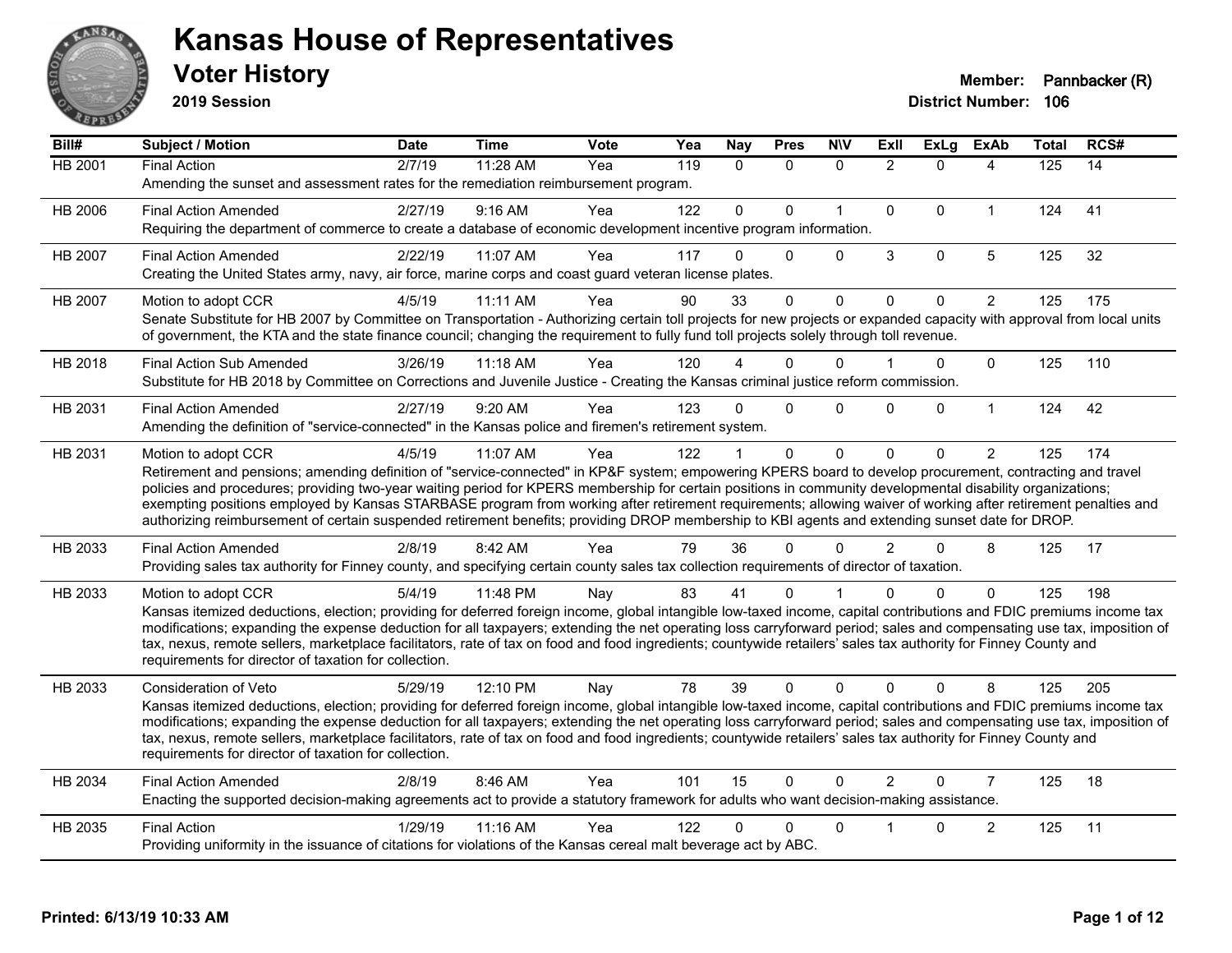

**2019 Session**

**Voter History Member: Pannbacker (R)** 

| Bill#          | Subject / Motion                                                                                                                                                 | <b>Date</b>          | <b>Time</b> | Vote | Yea              | <b>Nay</b>     | <b>Pres</b> | <b>NIV</b>   | ExII           | <b>ExLg</b>  | <b>ExAb</b>    | <b>Total</b>     | RCS#             |
|----------------|------------------------------------------------------------------------------------------------------------------------------------------------------------------|----------------------|-------------|------|------------------|----------------|-------------|--------------|----------------|--------------|----------------|------------------|------------------|
| <b>HB 2035</b> | Motion to Concur                                                                                                                                                 | $\overline{3}/26/19$ | 12:29 PM    | Yea  | $\overline{122}$ | $\overline{2}$ | $\Omega$    | $\Omega$     | $\overline{1}$ | $\Omega$     | $\Omega$       | $\overline{125}$ | $\overline{142}$ |
|                | Providing uniformity in the issuance of citations for violations of the Kansas cereal malt beverage act by ABC.                                                  |                      |             |      |                  |                |             |              |                |              |                |                  |                  |
| HB 2038        | <b>Final Action</b>                                                                                                                                              | 2/7/19               | 11:29 AM    | Yea  | 114              | 5              | 0           | $\mathbf 0$  | $\overline{2}$ | $\Omega$     | 4              | 125              | 15               |
|                | Revoking spousal inheritance rights upon divorce.                                                                                                                |                      |             |      |                  |                |             |              |                |              |                |                  |                  |
| HB 2038        | Mot to Concur in Conference                                                                                                                                      | 4/5/19               | 5:17 PM     | Yea  | 120              | 0              | 0           | $\mathbf 0$  | 0              | 0            | 5              | 125              | 187              |
|                | Revoking spousal inheritance rights upon divorce.                                                                                                                |                      |             |      |                  |                |             |              |                |              |                |                  |                  |
|                | <b>Final Action Amended</b>                                                                                                                                      | 2/7/19               | 11:30 AM    | Yea  | 119              | $\Omega$       | 0           | $\Omega$     | $\overline{2}$ | $\Omega$     | $\overline{4}$ | 125              | 16               |
| HB 2039        | Extending recognition of tribal court judgments pursuant to supreme court rules.                                                                                 |                      |             |      |                  |                |             |              |                |              |                |                  |                  |
|                |                                                                                                                                                                  |                      |             |      |                  |                |             |              |                |              |                |                  |                  |
| HB 2039        | Motion to adopt CCR                                                                                                                                              | 4/5/19               | 3:00 PM     | Yea  | 121              | $\Omega$       | $\Omega$    | $\mathbf 0$  | $\Omega$       | $\Omega$     | $\overline{4}$ | 125              | 181              |
|                | Updating laws concerning limited liability companies; exempting animal shelters from registration requirements as charitable organizations.                      |                      |             |      |                  |                |             |              |                |              |                |                  |                  |
| HB 2041        | <b>Final Action</b>                                                                                                                                              | 3/21/19              | 11:50 AM    | Yea  | 94               | 29             | $\Omega$    | $\mathbf 0$  | $\Omega$       | 1            | $\mathbf{1}$   | 125              | 99               |
|                | Prohibiting certain unfair or deceptive acts or practices under a life insurance policy for a living organ donor.                                                |                      |             |      |                  |                |             |              |                |              |                |                  |                  |
| HB 2044        | <b>Final Action</b>                                                                                                                                              | 2/6/19               | 11:18 AM    | Yea  | 115              |                | $\Omega$    | $\Omega$     | 5              | 1            | 3              | 125              | 12               |
|                | Income tax credit for taxpayer purchases of certain goods and services from qualified vendors providing employment for blind or disabled individuals.            |                      |             |      |                  |                |             |              |                |              |                |                  |                  |
| HB 2048        | <b>Emergency Final Action Amended</b>                                                                                                                            | 2/27/19              | 11:59 AM    | Yea  | 122              | $\overline{c}$ | $\mathbf 0$ | $\Omega$     | $\Omega$       | $\Omega$     | $\Omega$       | 124              | 67               |
|                | Clarifying the definition of comparable offense under the Kansas criminal code.                                                                                  |                      |             |      |                  |                |             |              |                |              |                |                  |                  |
|                |                                                                                                                                                                  | 3/26/19              |             |      |                  | 23             | $\Omega$    | $\pmb{0}$    | $\mathbf{1}$   | $\Omega$     | $\mathbf 0$    | 125              | 111              |
| HB 2054        | <b>Final Action Amended</b><br>Providing for fully-insured association health plans.                                                                             |                      | 11:20 AM    | Yea  | 101              |                |             |              |                |              |                |                  |                  |
|                |                                                                                                                                                                  |                      |             |      |                  |                |             |              |                |              |                |                  |                  |
| HB 2063        | <b>Final Action</b>                                                                                                                                              | 2/6/19               | 11:20 AM    | Yea  | 102              | 14             | $\mathbf 0$ | 0            | 5              | 1            | $\mathfrak{S}$ | 125              | 13               |
|                | Relating to the applicability of conditions for operating recreational trails.                                                                                   |                      |             |      |                  |                |             |              |                |              |                |                  |                  |
| HB 2066        | <b>Final Action Amended</b>                                                                                                                                      | 3/21/19              | 12:10 PM    | Yea  | 69               | 54             | 0           | $\mathbf 0$  | 0              | $\mathbf{1}$ | $\mathbf{1}$   | 125              | 100              |
|                | Expanding medicaid eligibility by enacting the KanCare bridge to a healthy Kansas program.                                                                       |                      |             |      |                  |                |             |              |                |              |                |                  |                  |
| HB 2070        | <b>Final Action</b>                                                                                                                                              | 2/20/19              | 11:20 AM    | Yea  | 121              | $\Omega$       | $\Omega$    | $\mathbf{0}$ | $\overline{2}$ | $\Omega$     | $\overline{2}$ | 125              | 22               |
|                | Designating a portion of United States highway 75 as the John Armstrong memorial highway.                                                                        |                      |             |      |                  |                |             |              |                |              |                |                  |                  |
| HB 2070        | Motion to Concur                                                                                                                                                 | 4/4/19               | 10:48 AM    | Yea  | 122              | 0              | 0           | $\mathbf 0$  |                | $\mathbf 0$  | $\overline{2}$ | 125              | 162              |
|                | Designating a portion of United States highway 75 as the John Armstrong memorial highway and a bridge on United States highway 77 as the SGT Kevin A. Gilbertson |                      |             |      |                  |                |             |              |                |              |                |                  |                  |
|                | memorial bridge.                                                                                                                                                 |                      |             |      |                  |                |             |              |                |              |                |                  |                  |
| HB 2082        | <b>Final Action Amended</b>                                                                                                                                      | 3/21/19              | 12:11 PM    | Yea  | 122              | $\mathbf{1}$   | $\Omega$    | $\mathbf 0$  | $\Omega$       | $\mathbf{1}$ | $\mathbf{1}$   | 125              | 101              |
|                | Allowing pharmacists to administer drugs pursuant to a prescription order.                                                                                       |                      |             |      |                  |                |             |              |                |              |                |                  |                  |
|                | <b>Final Action Amended</b>                                                                                                                                      |                      | 9:23 AM     | Yea  | 94               | 29             | 0           | $\mathbf 0$  | 0              | $\mathbf 0$  | $\mathbf 1$    | 124              | 43               |
| HB 2084        | Amending the Kansas 911 act.                                                                                                                                     | 2/27/19              |             |      |                  |                |             |              |                |              |                |                  |                  |
|                |                                                                                                                                                                  |                      |             |      |                  |                |             |              |                |              |                |                  |                  |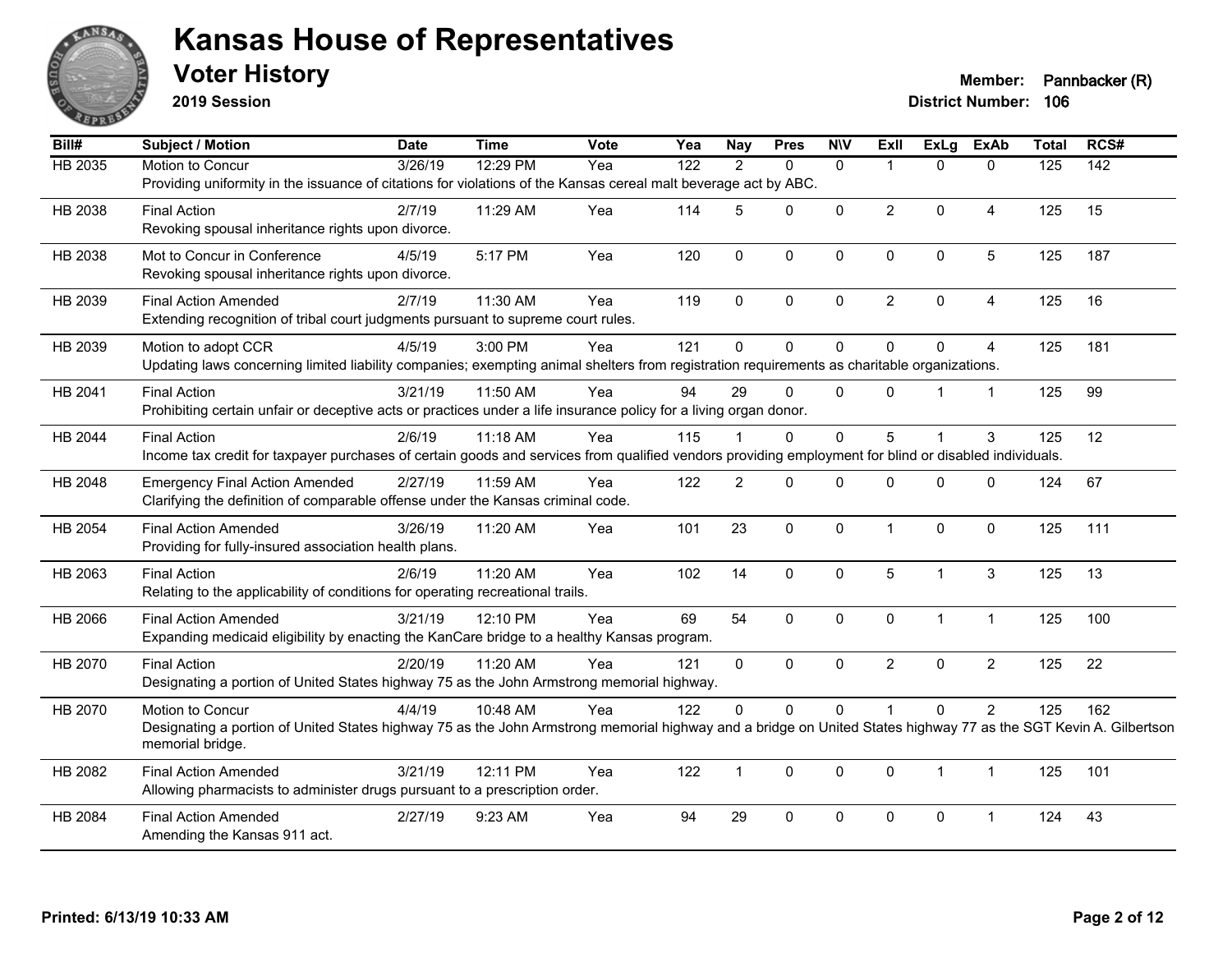

**2019 Session**

| Bill#          | <b>Subject / Motion</b>                                                                                                                                                                           | <b>Date</b> | <b>Time</b> | <b>Vote</b> | Yea | <b>Nay</b>     | <b>Pres</b>  | <b>N\V</b>   | ExII           | <b>ExLg</b> | <b>ExAb</b>    | <b>Total</b>     | RCS# |
|----------------|---------------------------------------------------------------------------------------------------------------------------------------------------------------------------------------------------|-------------|-------------|-------------|-----|----------------|--------------|--------------|----------------|-------------|----------------|------------------|------|
| <b>HB 2084</b> | Motion to Concur                                                                                                                                                                                  | 4/4/19      | 10:57 AM    | Yea         | 87  | 35             | $\Omega$     | $\mathbf{0}$ | $\overline{1}$ | $\Omega$    | 2              | $\overline{125}$ | 163  |
|                | Amending the Kansas 911 act.                                                                                                                                                                      |             |             |             |     |                |              |              |                |             |                |                  |      |
| HB 2085        | <b>Final Action Amended</b>                                                                                                                                                                       | 2/22/19     | 11:08 AM    | Yea         | 117 | $\mathbf{0}$   | $\Omega$     | $\Omega$     | 3              | $\Omega$    | 5              | 125              | 33   |
|                | Concerning requirements for the reinstatement of a forfeited benefit unit of a rural water district.                                                                                              |             |             |             |     |                |              |              |                |             |                |                  |      |
| HB 2085        | Mot to Concur in Conference                                                                                                                                                                       | 4/4/19      | 10:59 AM    | Yea         | 122 | $\Omega$       | $\Omega$     | 0            | $\overline{1}$ | $\Omega$    | $\overline{2}$ | 125              | 164  |
|                | Extending the repayment period for municipal loans for public water supply projects and clarifying the reinstatement requirements for rural water district forfeited<br>benefit units.            |             |             |             |     |                |              |              |                |             |                |                  |      |
| HB 2087        | <b>Final Action Amended</b>                                                                                                                                                                       | 2/21/19     | 11:20 AM    | Yea         | 116 | $\mathbf{1}$   | $\mathbf 0$  | $\pmb{0}$    | 4              | 1           | 3              | 125              | 26   |
|                | Allowing certain light screening material on motor vehicle windows.                                                                                                                               |             |             |             |     |                |              |              |                |             |                |                  |      |
| HB 2087        | Motion to adopt CCR                                                                                                                                                                               | 4/5/19      | 11:14 AM    | Yea         | 123 | $\mathbf{0}$   | $\Omega$     | $\mathbf 0$  | $\Omega$       | $\mathbf 0$ | $\overline{2}$ | 125              | 176  |
|                | Changing the definition of school bus for purposes of the motor-fuel tax law.                                                                                                                     |             |             |             |     |                |              |              |                |             |                |                  |      |
| HB 2097        | <b>Final Action</b>                                                                                                                                                                               | 2/21/19     | 11:21 AM    | Yea         | 116 | $\mathbf{1}$   | $\Omega$     | $\Omega$     | $\overline{4}$ | 1           | 3              | 125              | 27   |
|                | Providing method for calculating cost of keeping civil prisoners in county jail.                                                                                                                  |             |             |             |     |                |              |              |                |             |                |                  |      |
| HB 2101        | <b>Final Action Amended</b>                                                                                                                                                                       | 2/22/19     | 11:09 AM    | Yea         | 116 | $\mathbf{1}$   | 0            | 0            | 3              | 0           | 5              | 125              | 34   |
|                | Updating state credit union statutes.                                                                                                                                                             |             |             |             |     |                |              |              |                |             |                |                  |      |
| HB 2103        | <b>Final Action</b>                                                                                                                                                                               | 2/27/19     | 9:24 AM     | Yea         | 122 | $\mathbf{1}$   | 0            | 0            | $\Omega$       | $\Omega$    | $\mathbf 1$    | 124              | 44   |
|                | Amending the revised Kansas code for care of children to provide requirements for placement of a child in a qualified residential treatment program.                                              |             |             |             |     |                |              |              |                |             |                |                  |      |
| HB 2103        | Motion to Concur                                                                                                                                                                                  | 4/4/19      | 11:02 AM    | Yea         | 120 | $\overline{2}$ | $\Omega$     | $\Omega$     |                | $\mathbf 0$ | 2              | 125              | 165  |
|                | Amending the revised Kansas code for care of children to provide requirements for placement of a child in a qualified residential treatment program.                                              |             |             |             |     |                |              |              |                |             |                |                  |      |
| HB 2104        | <b>Final Action Amended</b>                                                                                                                                                                       | 2/21/19     | 11:22 AM    | Yea         | 117 | 0              | 0            | $\Omega$     | 4              | 1           | 3              | 125              | 28   |
|                | Amendments related to driving under the influence, including preliminary screening tests, implied consent advisories and test refusal.                                                            |             |             |             |     |                |              |              |                |             |                |                  |      |
| HB 2105        | <b>Final Action</b>                                                                                                                                                                               | 2/21/19     | 11:23 AM    | Yea         | 117 | $\Omega$       | $\mathbf 0$  | 0            | Δ              | 1           | 3              | 125              | 29   |
|                | Updating laws concerning limited liability companies.                                                                                                                                             |             |             |             |     |                |              |              |                |             |                |                  |      |
| HB 2118        | <b>Final Action Amended</b>                                                                                                                                                                       | 3/27/19     | 8:54 AM     | Nay         | 106 | 18             | 0            | $\mathbf 0$  | $\Omega$       | $\mathbf 0$ | $\mathbf{1}$   | 125              | 149  |
|                | Providing income tax credits for aerospace and aviation program graduates and their employers.                                                                                                    |             |             |             |     |                |              |              |                |             |                |                  |      |
| HB 2119        | <b>Final Action Amended</b>                                                                                                                                                                       | 2/22/19     | 11:10 AM    | Yea         | 117 | $\Omega$       | $\mathbf{0}$ | $\Omega$     | 3              | $\Omega$    | 5              | 125              | 35   |
|                | Empowering the KPERS board to develop policies and procedures relating to procurement, enter into certain contracts and allow travel for trustees and employees of<br>the system.                 |             |             |             |     |                |              |              |                |             |                |                  |      |
| HB 2119        | Motion to adopt CCR                                                                                                                                                                               | 4/5/19      | 5:14 PM     | Yea         | 117 | 3              | $\Omega$     | $\Omega$     | $\Omega$       | $\Omega$    | 5              | 125              | 186  |
|                | Providing for licensed pharmacists to administer certain drugs, authorizing certain business entities to hire physicians and chiropractors and requiring electronic<br>prescriptions for opiates. |             |             |             |     |                |              |              |                |             |                |                  |      |
| HB 2123        | <b>Final Action</b>                                                                                                                                                                               | 2/20/19     | 11:08 AM    | Yea         | 121 | $\mathbf 0$    | 0            | 0            | $\overline{c}$ | 0           | $\overline{2}$ | 125              | 23   |
|                | Amending the Kansas national guard educational assistance act.                                                                                                                                    |             |             |             |     |                |              |              |                |             |                |                  |      |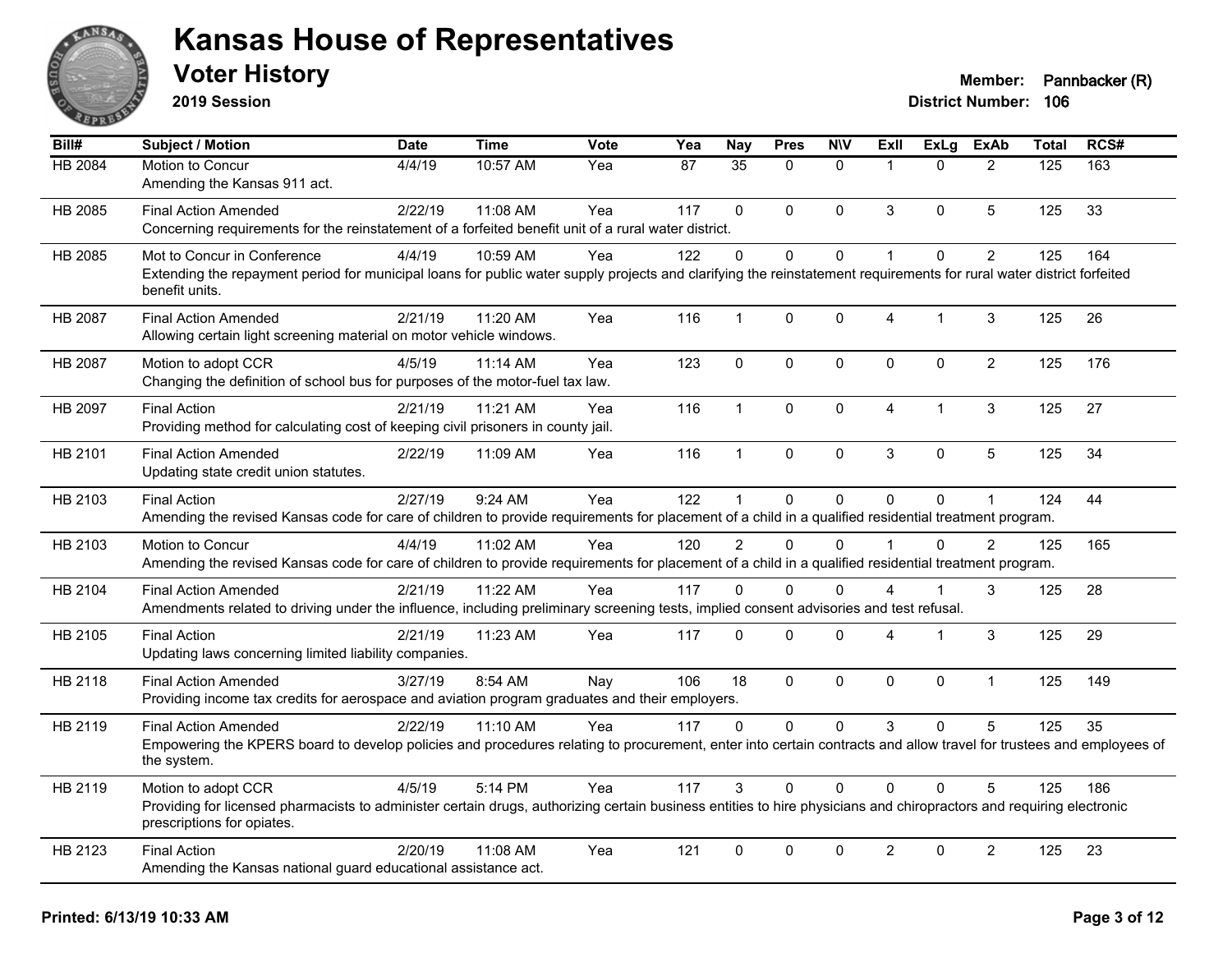

**2019 Session**

| <b>HB 2125</b><br><b>Final Action</b><br>2/21/19<br>11:24 AM<br>$\frac{115}{115}$<br>$\overline{2}$<br>3<br>125<br>$\overline{30}$<br>Yea<br>$\mathbf{0}$<br>$\mathbf{0}$<br>$\overline{4}$<br>1<br>Requiring licensees operating a motor vehicle to promptly deliver driver's license upon demand by authorized persons.<br>0<br>45<br>HB 2126<br>2/27/19<br>9:25 AM<br>113<br>10<br>$\Omega$<br>$\mathbf 0$<br>0<br>124<br><b>Final Action Amended</b><br>Yea<br>$\mathbf{1}$<br>Regulating the operation of electric-assisted scooters on roads and highways.<br>$\Omega$<br>$\mathbf 0$<br>$\overline{c}$<br>125<br>HB 2126<br>4/5/19<br>11:16 AM<br>123<br>$\mathbf 0$<br>$\mathbf{0}$<br>$\mathbf 0$<br>177<br>Motion to adopt CCR<br>Yea<br>Adopting the Driver's Privacy Protection Act.<br>11:25 AM<br>Yea<br>117<br>0<br>$\Omega$<br>$\mathbf 0$<br>3<br>125<br>31<br>HB 2127<br><b>Final Action</b><br>2/21/19<br>4<br>1<br>Eliminating the marking requirements for certain truck and truck tractors.<br>$\overline{2}$<br>$\mathbf 0$<br>$\pmb{0}$<br>0<br>124<br>84<br>HB 2133<br><b>Final Action Amended</b><br>3/13/19<br>11:22 AM<br>Yea<br>121<br>0<br>$\mathbf{1}$<br>Required reporting for entities who deliver alcoholic liquors to consumers.<br>124<br>0<br>$\Omega$<br>$\mathbf{0}$<br>$\mathbf{0}$<br>0<br>112<br>HB 2137<br><b>Final Action</b><br>3/26/19<br>11:21 AM<br>Yea<br>$\mathbf{1}$<br>125<br>Legislative review of exceptions to disclosure of public records under the Kansas open records act.<br>2/27/19<br>9:27 AM<br>123<br>$\Omega$<br>124<br>46<br>HB 2140<br>$\Omega$<br>$\mathbf{0}$<br>$\mathbf{0}$<br>0<br><b>Final Action</b><br>Yea<br>$\mathbf{1}$<br>Allowing agents of the KBI to participate in the Kansas DROP act and extending the sunset date for the act.<br>5/4/19<br>10:04 PM<br>Yea<br>98<br>26<br>$\Omega$<br>$\Omega$<br>0<br>0<br>125<br>197<br>HB 2140<br>Motion to adopt CCR<br>$\mathbf{1}$<br>Providing sales tax authority for Dickinson, Finney, Jackson, Russell, Thomas and Wabaunsee counties; specifying certain county sales tax collection requirements of<br>director of taxation; and providing a sales tax exemption for sales of certain coins or bullion.<br>2<br>$\overline{2}$<br>24<br><b>Final Action</b><br>$\Omega$<br>$\Omega$<br>$\mathbf{0}$<br>$\mathbf{0}$<br>125<br>HB 2143<br>2/20/19<br>11:09 AM<br>Yea<br>121<br>Updating the version of risk-based capital instructions in effect.<br>Yea<br>84<br>40<br>$\Omega$<br>124<br>68<br>HB 2144<br>2/27/19<br>12:02 PM<br>$\mathbf 0$<br>0<br>0<br>0<br><b>Emergency Final Action Amended</b><br>Budget and taxing authority of community colleges; articulation of credits; and student residency requirements.<br>11:06 AM<br>$\Omega$<br>$\mathbf 0$<br>$\mathbf 0$<br>$\overline{c}$<br>125<br>166<br>HB 2144<br>Mot to Concur in Conference<br>4/4/19<br>Yea<br>116<br>6<br>$\mathbf{1}$<br>Requiring community colleges to publish certain taxpayer and student transparency data.<br>$\Omega$<br>$\mathbf{0}$<br>$\Omega$<br>$\mathbf{0}$<br>124<br>47<br>HB 2147<br><b>Final Action Amended</b><br>2/27/19<br>9:28 AM<br>123<br>$\Omega$<br>$\mathbf{1}$<br>Yea<br>Increasing bond maturity limitations in the Kansas rural housing incentive district act.<br>111<br>12<br>$\mathbf 0$<br>0<br>HB 2154<br>3/27/19<br>8:56 AM<br>$\blacktriangleleft$<br>$\mathbf 0$<br>$\mathbf{1}$<br>125<br>150<br><b>Final Action</b><br>Yea<br>Making unemployment benefits available for federal and state employees who are required to work without pay.<br>3/8/19<br>112<br>$\overline{7}$<br>$\Omega$<br>$\mathbf 0$<br>0<br>124<br>78<br>HB 2160<br><b>Final Action Amended</b><br>8:38 AM<br>Yea<br>$\mathbf{1}$<br>$\overline{4}$<br>Providing sales tax authority for Wabaunsee county.<br>HB 2167<br>$9:34$ AM<br>63<br>60<br>$\Omega$<br>$\mathbf{0}$<br>$\Omega$<br>0<br>124<br>48<br><b>Final Action Amended</b><br>2/27/19<br>Yea<br>-1<br>Establishing a system for the transfer of certain deer hunting permits to nonresidents. | Bill# | <b>Subject / Motion</b> | <b>Date</b> | <b>Time</b> | Vote | Yea | <b>Nay</b> | <b>Pres</b> | <b>NIV</b> | <b>Exll</b> | <b>ExLg</b> | <b>ExAb</b> | <b>Total</b> | RCS# |
|--------------------------------------------------------------------------------------------------------------------------------------------------------------------------------------------------------------------------------------------------------------------------------------------------------------------------------------------------------------------------------------------------------------------------------------------------------------------------------------------------------------------------------------------------------------------------------------------------------------------------------------------------------------------------------------------------------------------------------------------------------------------------------------------------------------------------------------------------------------------------------------------------------------------------------------------------------------------------------------------------------------------------------------------------------------------------------------------------------------------------------------------------------------------------------------------------------------------------------------------------------------------------------------------------------------------------------------------------------------------------------------------------------------------------------------------------------------------------------------------------------------------------------------------------------------------------------------------------------------------------------------------------------------------------------------------------------------------------------------------------------------------------------------------------------------------------------------------------------------------------------------------------------------------------------------------------------------------------------------------------------------------------------------------------------------------------------------------------------------------------------------------------------------------------------------------------------------------------------------------------------------------------------------------------------------------------------------------------------------------------------------------------------------------------------------------------------------------------------------------------------------------------------------------------------------------------------------------------------------------------------------------------------------------------------------------------------------------------------------------------------------------------------------------------------------------------------------------------------------------------------------------------------------------------------------------------------------------------------------------------------------------------------------------------------------------------------------------------------------------------------------------------------------------------------------------------------------------------------------------------------------------------------------------------------------------------------------------------------------------------------------------------------------------------------------------------------------------------------------------------------------------------------------------------------------------------------------------------------------------------------------------------------------------------------------------------------------------------------------------------------------------------------------------------------------------------------------------------------------------------------------------------------------------------------------------------------------------------------------------------------------------------------------------------------------------------------------------|-------|-------------------------|-------------|-------------|------|-----|------------|-------------|------------|-------------|-------------|-------------|--------------|------|
|                                                                                                                                                                                                                                                                                                                                                                                                                                                                                                                                                                                                                                                                                                                                                                                                                                                                                                                                                                                                                                                                                                                                                                                                                                                                                                                                                                                                                                                                                                                                                                                                                                                                                                                                                                                                                                                                                                                                                                                                                                                                                                                                                                                                                                                                                                                                                                                                                                                                                                                                                                                                                                                                                                                                                                                                                                                                                                                                                                                                                                                                                                                                                                                                                                                                                                                                                                                                                                                                                                                                                                                                                                                                                                                                                                                                                                                                                                                                                                                                                                                                                            |       |                         |             |             |      |     |            |             |            |             |             |             |              |      |
|                                                                                                                                                                                                                                                                                                                                                                                                                                                                                                                                                                                                                                                                                                                                                                                                                                                                                                                                                                                                                                                                                                                                                                                                                                                                                                                                                                                                                                                                                                                                                                                                                                                                                                                                                                                                                                                                                                                                                                                                                                                                                                                                                                                                                                                                                                                                                                                                                                                                                                                                                                                                                                                                                                                                                                                                                                                                                                                                                                                                                                                                                                                                                                                                                                                                                                                                                                                                                                                                                                                                                                                                                                                                                                                                                                                                                                                                                                                                                                                                                                                                                            |       |                         |             |             |      |     |            |             |            |             |             |             |              |      |
|                                                                                                                                                                                                                                                                                                                                                                                                                                                                                                                                                                                                                                                                                                                                                                                                                                                                                                                                                                                                                                                                                                                                                                                                                                                                                                                                                                                                                                                                                                                                                                                                                                                                                                                                                                                                                                                                                                                                                                                                                                                                                                                                                                                                                                                                                                                                                                                                                                                                                                                                                                                                                                                                                                                                                                                                                                                                                                                                                                                                                                                                                                                                                                                                                                                                                                                                                                                                                                                                                                                                                                                                                                                                                                                                                                                                                                                                                                                                                                                                                                                                                            |       |                         |             |             |      |     |            |             |            |             |             |             |              |      |
|                                                                                                                                                                                                                                                                                                                                                                                                                                                                                                                                                                                                                                                                                                                                                                                                                                                                                                                                                                                                                                                                                                                                                                                                                                                                                                                                                                                                                                                                                                                                                                                                                                                                                                                                                                                                                                                                                                                                                                                                                                                                                                                                                                                                                                                                                                                                                                                                                                                                                                                                                                                                                                                                                                                                                                                                                                                                                                                                                                                                                                                                                                                                                                                                                                                                                                                                                                                                                                                                                                                                                                                                                                                                                                                                                                                                                                                                                                                                                                                                                                                                                            |       |                         |             |             |      |     |            |             |            |             |             |             |              |      |
|                                                                                                                                                                                                                                                                                                                                                                                                                                                                                                                                                                                                                                                                                                                                                                                                                                                                                                                                                                                                                                                                                                                                                                                                                                                                                                                                                                                                                                                                                                                                                                                                                                                                                                                                                                                                                                                                                                                                                                                                                                                                                                                                                                                                                                                                                                                                                                                                                                                                                                                                                                                                                                                                                                                                                                                                                                                                                                                                                                                                                                                                                                                                                                                                                                                                                                                                                                                                                                                                                                                                                                                                                                                                                                                                                                                                                                                                                                                                                                                                                                                                                            |       |                         |             |             |      |     |            |             |            |             |             |             |              |      |
|                                                                                                                                                                                                                                                                                                                                                                                                                                                                                                                                                                                                                                                                                                                                                                                                                                                                                                                                                                                                                                                                                                                                                                                                                                                                                                                                                                                                                                                                                                                                                                                                                                                                                                                                                                                                                                                                                                                                                                                                                                                                                                                                                                                                                                                                                                                                                                                                                                                                                                                                                                                                                                                                                                                                                                                                                                                                                                                                                                                                                                                                                                                                                                                                                                                                                                                                                                                                                                                                                                                                                                                                                                                                                                                                                                                                                                                                                                                                                                                                                                                                                            |       |                         |             |             |      |     |            |             |            |             |             |             |              |      |
|                                                                                                                                                                                                                                                                                                                                                                                                                                                                                                                                                                                                                                                                                                                                                                                                                                                                                                                                                                                                                                                                                                                                                                                                                                                                                                                                                                                                                                                                                                                                                                                                                                                                                                                                                                                                                                                                                                                                                                                                                                                                                                                                                                                                                                                                                                                                                                                                                                                                                                                                                                                                                                                                                                                                                                                                                                                                                                                                                                                                                                                                                                                                                                                                                                                                                                                                                                                                                                                                                                                                                                                                                                                                                                                                                                                                                                                                                                                                                                                                                                                                                            |       |                         |             |             |      |     |            |             |            |             |             |             |              |      |
|                                                                                                                                                                                                                                                                                                                                                                                                                                                                                                                                                                                                                                                                                                                                                                                                                                                                                                                                                                                                                                                                                                                                                                                                                                                                                                                                                                                                                                                                                                                                                                                                                                                                                                                                                                                                                                                                                                                                                                                                                                                                                                                                                                                                                                                                                                                                                                                                                                                                                                                                                                                                                                                                                                                                                                                                                                                                                                                                                                                                                                                                                                                                                                                                                                                                                                                                                                                                                                                                                                                                                                                                                                                                                                                                                                                                                                                                                                                                                                                                                                                                                            |       |                         |             |             |      |     |            |             |            |             |             |             |              |      |
|                                                                                                                                                                                                                                                                                                                                                                                                                                                                                                                                                                                                                                                                                                                                                                                                                                                                                                                                                                                                                                                                                                                                                                                                                                                                                                                                                                                                                                                                                                                                                                                                                                                                                                                                                                                                                                                                                                                                                                                                                                                                                                                                                                                                                                                                                                                                                                                                                                                                                                                                                                                                                                                                                                                                                                                                                                                                                                                                                                                                                                                                                                                                                                                                                                                                                                                                                                                                                                                                                                                                                                                                                                                                                                                                                                                                                                                                                                                                                                                                                                                                                            |       |                         |             |             |      |     |            |             |            |             |             |             |              |      |
|                                                                                                                                                                                                                                                                                                                                                                                                                                                                                                                                                                                                                                                                                                                                                                                                                                                                                                                                                                                                                                                                                                                                                                                                                                                                                                                                                                                                                                                                                                                                                                                                                                                                                                                                                                                                                                                                                                                                                                                                                                                                                                                                                                                                                                                                                                                                                                                                                                                                                                                                                                                                                                                                                                                                                                                                                                                                                                                                                                                                                                                                                                                                                                                                                                                                                                                                                                                                                                                                                                                                                                                                                                                                                                                                                                                                                                                                                                                                                                                                                                                                                            |       |                         |             |             |      |     |            |             |            |             |             |             |              |      |
|                                                                                                                                                                                                                                                                                                                                                                                                                                                                                                                                                                                                                                                                                                                                                                                                                                                                                                                                                                                                                                                                                                                                                                                                                                                                                                                                                                                                                                                                                                                                                                                                                                                                                                                                                                                                                                                                                                                                                                                                                                                                                                                                                                                                                                                                                                                                                                                                                                                                                                                                                                                                                                                                                                                                                                                                                                                                                                                                                                                                                                                                                                                                                                                                                                                                                                                                                                                                                                                                                                                                                                                                                                                                                                                                                                                                                                                                                                                                                                                                                                                                                            |       |                         |             |             |      |     |            |             |            |             |             |             |              |      |
|                                                                                                                                                                                                                                                                                                                                                                                                                                                                                                                                                                                                                                                                                                                                                                                                                                                                                                                                                                                                                                                                                                                                                                                                                                                                                                                                                                                                                                                                                                                                                                                                                                                                                                                                                                                                                                                                                                                                                                                                                                                                                                                                                                                                                                                                                                                                                                                                                                                                                                                                                                                                                                                                                                                                                                                                                                                                                                                                                                                                                                                                                                                                                                                                                                                                                                                                                                                                                                                                                                                                                                                                                                                                                                                                                                                                                                                                                                                                                                                                                                                                                            |       |                         |             |             |      |     |            |             |            |             |             |             |              |      |
|                                                                                                                                                                                                                                                                                                                                                                                                                                                                                                                                                                                                                                                                                                                                                                                                                                                                                                                                                                                                                                                                                                                                                                                                                                                                                                                                                                                                                                                                                                                                                                                                                                                                                                                                                                                                                                                                                                                                                                                                                                                                                                                                                                                                                                                                                                                                                                                                                                                                                                                                                                                                                                                                                                                                                                                                                                                                                                                                                                                                                                                                                                                                                                                                                                                                                                                                                                                                                                                                                                                                                                                                                                                                                                                                                                                                                                                                                                                                                                                                                                                                                            |       |                         |             |             |      |     |            |             |            |             |             |             |              |      |
|                                                                                                                                                                                                                                                                                                                                                                                                                                                                                                                                                                                                                                                                                                                                                                                                                                                                                                                                                                                                                                                                                                                                                                                                                                                                                                                                                                                                                                                                                                                                                                                                                                                                                                                                                                                                                                                                                                                                                                                                                                                                                                                                                                                                                                                                                                                                                                                                                                                                                                                                                                                                                                                                                                                                                                                                                                                                                                                                                                                                                                                                                                                                                                                                                                                                                                                                                                                                                                                                                                                                                                                                                                                                                                                                                                                                                                                                                                                                                                                                                                                                                            |       |                         |             |             |      |     |            |             |            |             |             |             |              |      |
|                                                                                                                                                                                                                                                                                                                                                                                                                                                                                                                                                                                                                                                                                                                                                                                                                                                                                                                                                                                                                                                                                                                                                                                                                                                                                                                                                                                                                                                                                                                                                                                                                                                                                                                                                                                                                                                                                                                                                                                                                                                                                                                                                                                                                                                                                                                                                                                                                                                                                                                                                                                                                                                                                                                                                                                                                                                                                                                                                                                                                                                                                                                                                                                                                                                                                                                                                                                                                                                                                                                                                                                                                                                                                                                                                                                                                                                                                                                                                                                                                                                                                            |       |                         |             |             |      |     |            |             |            |             |             |             |              |      |
|                                                                                                                                                                                                                                                                                                                                                                                                                                                                                                                                                                                                                                                                                                                                                                                                                                                                                                                                                                                                                                                                                                                                                                                                                                                                                                                                                                                                                                                                                                                                                                                                                                                                                                                                                                                                                                                                                                                                                                                                                                                                                                                                                                                                                                                                                                                                                                                                                                                                                                                                                                                                                                                                                                                                                                                                                                                                                                                                                                                                                                                                                                                                                                                                                                                                                                                                                                                                                                                                                                                                                                                                                                                                                                                                                                                                                                                                                                                                                                                                                                                                                            |       |                         |             |             |      |     |            |             |            |             |             |             |              |      |
|                                                                                                                                                                                                                                                                                                                                                                                                                                                                                                                                                                                                                                                                                                                                                                                                                                                                                                                                                                                                                                                                                                                                                                                                                                                                                                                                                                                                                                                                                                                                                                                                                                                                                                                                                                                                                                                                                                                                                                                                                                                                                                                                                                                                                                                                                                                                                                                                                                                                                                                                                                                                                                                                                                                                                                                                                                                                                                                                                                                                                                                                                                                                                                                                                                                                                                                                                                                                                                                                                                                                                                                                                                                                                                                                                                                                                                                                                                                                                                                                                                                                                            |       |                         |             |             |      |     |            |             |            |             |             |             |              |      |
|                                                                                                                                                                                                                                                                                                                                                                                                                                                                                                                                                                                                                                                                                                                                                                                                                                                                                                                                                                                                                                                                                                                                                                                                                                                                                                                                                                                                                                                                                                                                                                                                                                                                                                                                                                                                                                                                                                                                                                                                                                                                                                                                                                                                                                                                                                                                                                                                                                                                                                                                                                                                                                                                                                                                                                                                                                                                                                                                                                                                                                                                                                                                                                                                                                                                                                                                                                                                                                                                                                                                                                                                                                                                                                                                                                                                                                                                                                                                                                                                                                                                                            |       |                         |             |             |      |     |            |             |            |             |             |             |              |      |
|                                                                                                                                                                                                                                                                                                                                                                                                                                                                                                                                                                                                                                                                                                                                                                                                                                                                                                                                                                                                                                                                                                                                                                                                                                                                                                                                                                                                                                                                                                                                                                                                                                                                                                                                                                                                                                                                                                                                                                                                                                                                                                                                                                                                                                                                                                                                                                                                                                                                                                                                                                                                                                                                                                                                                                                                                                                                                                                                                                                                                                                                                                                                                                                                                                                                                                                                                                                                                                                                                                                                                                                                                                                                                                                                                                                                                                                                                                                                                                                                                                                                                            |       |                         |             |             |      |     |            |             |            |             |             |             |              |      |
|                                                                                                                                                                                                                                                                                                                                                                                                                                                                                                                                                                                                                                                                                                                                                                                                                                                                                                                                                                                                                                                                                                                                                                                                                                                                                                                                                                                                                                                                                                                                                                                                                                                                                                                                                                                                                                                                                                                                                                                                                                                                                                                                                                                                                                                                                                                                                                                                                                                                                                                                                                                                                                                                                                                                                                                                                                                                                                                                                                                                                                                                                                                                                                                                                                                                                                                                                                                                                                                                                                                                                                                                                                                                                                                                                                                                                                                                                                                                                                                                                                                                                            |       |                         |             |             |      |     |            |             |            |             |             |             |              |      |
|                                                                                                                                                                                                                                                                                                                                                                                                                                                                                                                                                                                                                                                                                                                                                                                                                                                                                                                                                                                                                                                                                                                                                                                                                                                                                                                                                                                                                                                                                                                                                                                                                                                                                                                                                                                                                                                                                                                                                                                                                                                                                                                                                                                                                                                                                                                                                                                                                                                                                                                                                                                                                                                                                                                                                                                                                                                                                                                                                                                                                                                                                                                                                                                                                                                                                                                                                                                                                                                                                                                                                                                                                                                                                                                                                                                                                                                                                                                                                                                                                                                                                            |       |                         |             |             |      |     |            |             |            |             |             |             |              |      |
|                                                                                                                                                                                                                                                                                                                                                                                                                                                                                                                                                                                                                                                                                                                                                                                                                                                                                                                                                                                                                                                                                                                                                                                                                                                                                                                                                                                                                                                                                                                                                                                                                                                                                                                                                                                                                                                                                                                                                                                                                                                                                                                                                                                                                                                                                                                                                                                                                                                                                                                                                                                                                                                                                                                                                                                                                                                                                                                                                                                                                                                                                                                                                                                                                                                                                                                                                                                                                                                                                                                                                                                                                                                                                                                                                                                                                                                                                                                                                                                                                                                                                            |       |                         |             |             |      |     |            |             |            |             |             |             |              |      |
|                                                                                                                                                                                                                                                                                                                                                                                                                                                                                                                                                                                                                                                                                                                                                                                                                                                                                                                                                                                                                                                                                                                                                                                                                                                                                                                                                                                                                                                                                                                                                                                                                                                                                                                                                                                                                                                                                                                                                                                                                                                                                                                                                                                                                                                                                                                                                                                                                                                                                                                                                                                                                                                                                                                                                                                                                                                                                                                                                                                                                                                                                                                                                                                                                                                                                                                                                                                                                                                                                                                                                                                                                                                                                                                                                                                                                                                                                                                                                                                                                                                                                            |       |                         |             |             |      |     |            |             |            |             |             |             |              |      |
|                                                                                                                                                                                                                                                                                                                                                                                                                                                                                                                                                                                                                                                                                                                                                                                                                                                                                                                                                                                                                                                                                                                                                                                                                                                                                                                                                                                                                                                                                                                                                                                                                                                                                                                                                                                                                                                                                                                                                                                                                                                                                                                                                                                                                                                                                                                                                                                                                                                                                                                                                                                                                                                                                                                                                                                                                                                                                                                                                                                                                                                                                                                                                                                                                                                                                                                                                                                                                                                                                                                                                                                                                                                                                                                                                                                                                                                                                                                                                                                                                                                                                            |       |                         |             |             |      |     |            |             |            |             |             |             |              |      |
|                                                                                                                                                                                                                                                                                                                                                                                                                                                                                                                                                                                                                                                                                                                                                                                                                                                                                                                                                                                                                                                                                                                                                                                                                                                                                                                                                                                                                                                                                                                                                                                                                                                                                                                                                                                                                                                                                                                                                                                                                                                                                                                                                                                                                                                                                                                                                                                                                                                                                                                                                                                                                                                                                                                                                                                                                                                                                                                                                                                                                                                                                                                                                                                                                                                                                                                                                                                                                                                                                                                                                                                                                                                                                                                                                                                                                                                                                                                                                                                                                                                                                            |       |                         |             |             |      |     |            |             |            |             |             |             |              |      |
|                                                                                                                                                                                                                                                                                                                                                                                                                                                                                                                                                                                                                                                                                                                                                                                                                                                                                                                                                                                                                                                                                                                                                                                                                                                                                                                                                                                                                                                                                                                                                                                                                                                                                                                                                                                                                                                                                                                                                                                                                                                                                                                                                                                                                                                                                                                                                                                                                                                                                                                                                                                                                                                                                                                                                                                                                                                                                                                                                                                                                                                                                                                                                                                                                                                                                                                                                                                                                                                                                                                                                                                                                                                                                                                                                                                                                                                                                                                                                                                                                                                                                            |       |                         |             |             |      |     |            |             |            |             |             |             |              |      |
|                                                                                                                                                                                                                                                                                                                                                                                                                                                                                                                                                                                                                                                                                                                                                                                                                                                                                                                                                                                                                                                                                                                                                                                                                                                                                                                                                                                                                                                                                                                                                                                                                                                                                                                                                                                                                                                                                                                                                                                                                                                                                                                                                                                                                                                                                                                                                                                                                                                                                                                                                                                                                                                                                                                                                                                                                                                                                                                                                                                                                                                                                                                                                                                                                                                                                                                                                                                                                                                                                                                                                                                                                                                                                                                                                                                                                                                                                                                                                                                                                                                                                            |       |                         |             |             |      |     |            |             |            |             |             |             |              |      |
|                                                                                                                                                                                                                                                                                                                                                                                                                                                                                                                                                                                                                                                                                                                                                                                                                                                                                                                                                                                                                                                                                                                                                                                                                                                                                                                                                                                                                                                                                                                                                                                                                                                                                                                                                                                                                                                                                                                                                                                                                                                                                                                                                                                                                                                                                                                                                                                                                                                                                                                                                                                                                                                                                                                                                                                                                                                                                                                                                                                                                                                                                                                                                                                                                                                                                                                                                                                                                                                                                                                                                                                                                                                                                                                                                                                                                                                                                                                                                                                                                                                                                            |       |                         |             |             |      |     |            |             |            |             |             |             |              |      |
|                                                                                                                                                                                                                                                                                                                                                                                                                                                                                                                                                                                                                                                                                                                                                                                                                                                                                                                                                                                                                                                                                                                                                                                                                                                                                                                                                                                                                                                                                                                                                                                                                                                                                                                                                                                                                                                                                                                                                                                                                                                                                                                                                                                                                                                                                                                                                                                                                                                                                                                                                                                                                                                                                                                                                                                                                                                                                                                                                                                                                                                                                                                                                                                                                                                                                                                                                                                                                                                                                                                                                                                                                                                                                                                                                                                                                                                                                                                                                                                                                                                                                            |       |                         |             |             |      |     |            |             |            |             |             |             |              |      |
|                                                                                                                                                                                                                                                                                                                                                                                                                                                                                                                                                                                                                                                                                                                                                                                                                                                                                                                                                                                                                                                                                                                                                                                                                                                                                                                                                                                                                                                                                                                                                                                                                                                                                                                                                                                                                                                                                                                                                                                                                                                                                                                                                                                                                                                                                                                                                                                                                                                                                                                                                                                                                                                                                                                                                                                                                                                                                                                                                                                                                                                                                                                                                                                                                                                                                                                                                                                                                                                                                                                                                                                                                                                                                                                                                                                                                                                                                                                                                                                                                                                                                            |       |                         |             |             |      |     |            |             |            |             |             |             |              |      |
|                                                                                                                                                                                                                                                                                                                                                                                                                                                                                                                                                                                                                                                                                                                                                                                                                                                                                                                                                                                                                                                                                                                                                                                                                                                                                                                                                                                                                                                                                                                                                                                                                                                                                                                                                                                                                                                                                                                                                                                                                                                                                                                                                                                                                                                                                                                                                                                                                                                                                                                                                                                                                                                                                                                                                                                                                                                                                                                                                                                                                                                                                                                                                                                                                                                                                                                                                                                                                                                                                                                                                                                                                                                                                                                                                                                                                                                                                                                                                                                                                                                                                            |       |                         |             |             |      |     |            |             |            |             |             |             |              |      |
|                                                                                                                                                                                                                                                                                                                                                                                                                                                                                                                                                                                                                                                                                                                                                                                                                                                                                                                                                                                                                                                                                                                                                                                                                                                                                                                                                                                                                                                                                                                                                                                                                                                                                                                                                                                                                                                                                                                                                                                                                                                                                                                                                                                                                                                                                                                                                                                                                                                                                                                                                                                                                                                                                                                                                                                                                                                                                                                                                                                                                                                                                                                                                                                                                                                                                                                                                                                                                                                                                                                                                                                                                                                                                                                                                                                                                                                                                                                                                                                                                                                                                            |       |                         |             |             |      |     |            |             |            |             |             |             |              |      |
|                                                                                                                                                                                                                                                                                                                                                                                                                                                                                                                                                                                                                                                                                                                                                                                                                                                                                                                                                                                                                                                                                                                                                                                                                                                                                                                                                                                                                                                                                                                                                                                                                                                                                                                                                                                                                                                                                                                                                                                                                                                                                                                                                                                                                                                                                                                                                                                                                                                                                                                                                                                                                                                                                                                                                                                                                                                                                                                                                                                                                                                                                                                                                                                                                                                                                                                                                                                                                                                                                                                                                                                                                                                                                                                                                                                                                                                                                                                                                                                                                                                                                            |       |                         |             |             |      |     |            |             |            |             |             |             |              |      |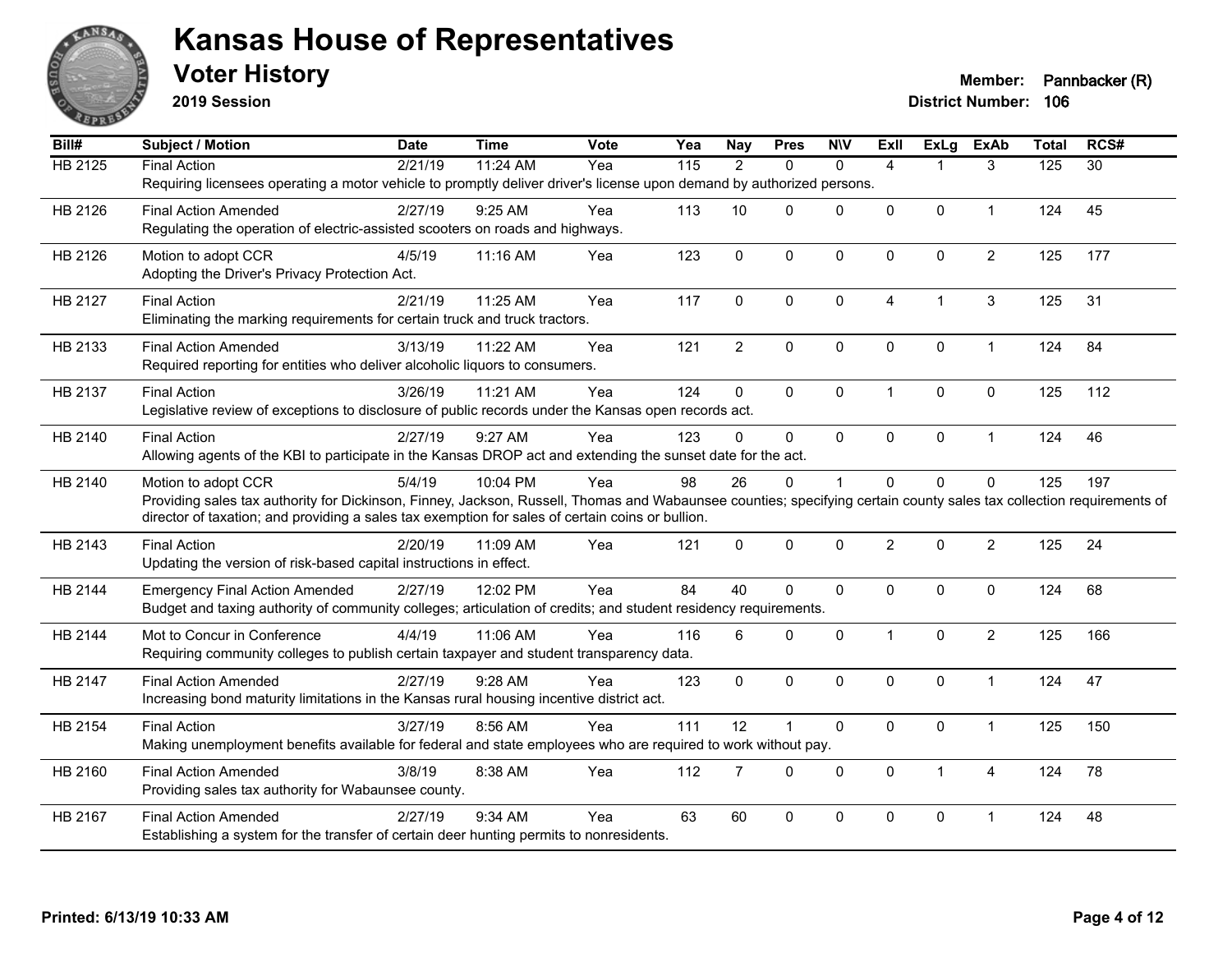

**2019 Session**

| Bill#          | <b>Subject / Motion</b>                                                                                                                                                                                               | <b>Date</b> | <b>Time</b> | <b>Vote</b> | Yea | Nay             | <b>Pres</b> | <b>NIV</b>   | ExII           | ExLg     | ExAb           | <b>Total</b> | RCS# |
|----------------|-----------------------------------------------------------------------------------------------------------------------------------------------------------------------------------------------------------------------|-------------|-------------|-------------|-----|-----------------|-------------|--------------|----------------|----------|----------------|--------------|------|
| <b>HB 2167</b> | Motion to adopt CCR                                                                                                                                                                                                   | 4/5/19      | 6:17 PM     | Yea         | 114 | 3               | $\Omega$    | 3            | $\Omega$       | 0        | 5              | 125          | 189  |
|                | Senate Substitute for HB 2167 by Committee on Agriculture and Natural Resources - Establishing a commercial industrial hemp program.                                                                                  |             |             |             |     |                 |             |              |                |          |                |              |      |
| HB 2168        | <b>Final Action Amended</b>                                                                                                                                                                                           | 2/27/19     | $9:35$ AM   | Yea         | 122 |                 | 0           | $\Omega$     | $\Omega$       | 0        | 1              | 124          | 49   |
|                | Authorizing the state board of regents to sell and convey certain real property in Cherokee, Riley, Saline and Douglas counties on behalf of Kansas state university and<br>the university of Kansas.                 |             |             |             |     |                 |             |              |                |          |                |              |      |
| HB 2173        | <b>Final Action Amended</b><br>Establishing a commercial industrial hemp program.                                                                                                                                     | 3/26/19     | 11:22 AM    | Yea         | 119 | $5\phantom{.0}$ | 0           | $\mathbf 0$  | $\mathbf{1}$   | 0        | 0              | 125          | 113  |
| HB 2174        | <b>Final Action</b><br>Extending the sunset date of the state use law for five years.                                                                                                                                 | 2/27/19     | 9:36 AM     | Yea         | 123 | $\mathbf 0$     | 0           | $\mathbf 0$  | $\mathbf 0$    | 0        | $\mathbf{1}$   | 124          | 50   |
| HB 2177        | <b>Final Action</b><br>Pertaining to the accounting treatment of certain derivative instruments of fixed index annuities.                                                                                             | 2/27/19     | 9:38 AM     | Yea         | 122 | $\overline{2}$  | 0           | $\mathbf 0$  | $\pmb{0}$      | 0        | 0              | 124          | 51   |
| HB 2177        | Motion to adopt CCR<br>Updating accounting and reporting requirements of hedging transactions, risk-based capital instructions and enterprise risk reports and updating definitions for<br>fraudulent insurance acts. | 4/5/19      | 3:04 PM     | Yea         | 120 | $\overline{1}$  | $\Omega$    | $\Omega$     | $\Omega$       | $\Omega$ | $\overline{4}$ | 125          | 182  |
| HB 2178        | <b>Final Action Amended</b><br>Amending the Kansas underground utility damage prevention act.                                                                                                                         | 2/27/19     | 9:39 AM     | Yea         | 122 | $\overline{2}$  | 0           | $\mathbf 0$  | $\mathbf 0$    | 0        | $\pmb{0}$      | 124          | 52   |
| HB 2178        | Motion to Concur<br>Amending the Kansas underground utility damage prevention act.                                                                                                                                    | 4/1/19      | 2:17 PM     | Yea         | 120 | $\pmb{0}$       | $\Omega$    | $\mathbf{1}$ | $\mathbf{1}$   | $\Omega$ | 3              | 125          | 160  |
| HB 2179        | <b>Final Action</b><br>Adopting the Driver's Privacy Protection Act.                                                                                                                                                  | 3/25/19     | 10:32 AM    | Yea         | 124 | $\pmb{0}$       | 0           | 0            | $\mathbf{1}$   | 0        | 0              | 125          | 102  |
| HB 2185        | <b>Final Action Amended</b><br>Clarifying the naturopathic medicine scope of practice to include diagnostic imaging.                                                                                                  | 2/27/19     | 9:40 AM     | Yea         | 123 | $\mathbf{1}$    | 0           | $\mathbf 0$  | $\mathbf 0$    | 0        | $\mathbf 0$    | 124          | 53   |
| HB 2188        | <b>Final Action</b><br>Dissolving the White Clay watershed district no. 26, city of Atchison assumes obligations and amending the tax lid relating to the dissolution of any taxing subdivision.                      | 3/19/19     | 11:20 AM    | Yea         | 125 | $\Omega$        | $\mathbf 0$ | $\mathbf 0$  | $\Omega$       | $\Omega$ | $\mathbf 0$    | 125          | 88   |
| HB 2191        | <b>Final Action</b><br>Amending the procedure for execution of a search warrant for electronically stored information.                                                                                                | 2/27/19     | 9:41 AM     | Yea         | 124 | $\mathbf{0}$    | 0           | 0            | $\mathbf 0$    | 0        | 0              | 124          | 54   |
| HB 2198        | <b>Final Action</b><br>Allowing the use of expedited partner therapy to treat a sexually transmitted disease.                                                                                                         | 2/27/19     | 9:45 AM     | Yea         | 89  | 35              | 0           | 0            | $\mathbf 0$    | 0        | $\mathbf 0$    | 124          | 55   |
| HB 2199        | <b>Final Action</b><br>Amending documentation requirements related to preparation of dead bodies.                                                                                                                     | 2/20/19     | 11:10 AM    | Yea         | 120 | $\mathbf{1}$    | $\Omega$    | $\mathbf 0$  | $\overline{2}$ | $\Omega$ | $\overline{2}$ | 125          | 25   |
| HB 2201        | <b>Final Action</b><br>Updating statutory references necessitated by 2012 executive reorganization order no. 41 related to administration of tuberculosis programs.                                                   | 2/25/19     | 11:20 AM    | Yea         | 118 | $\mathbf{0}$    | 0           | $\Omega$     |                |          | 4              | 124          | 37   |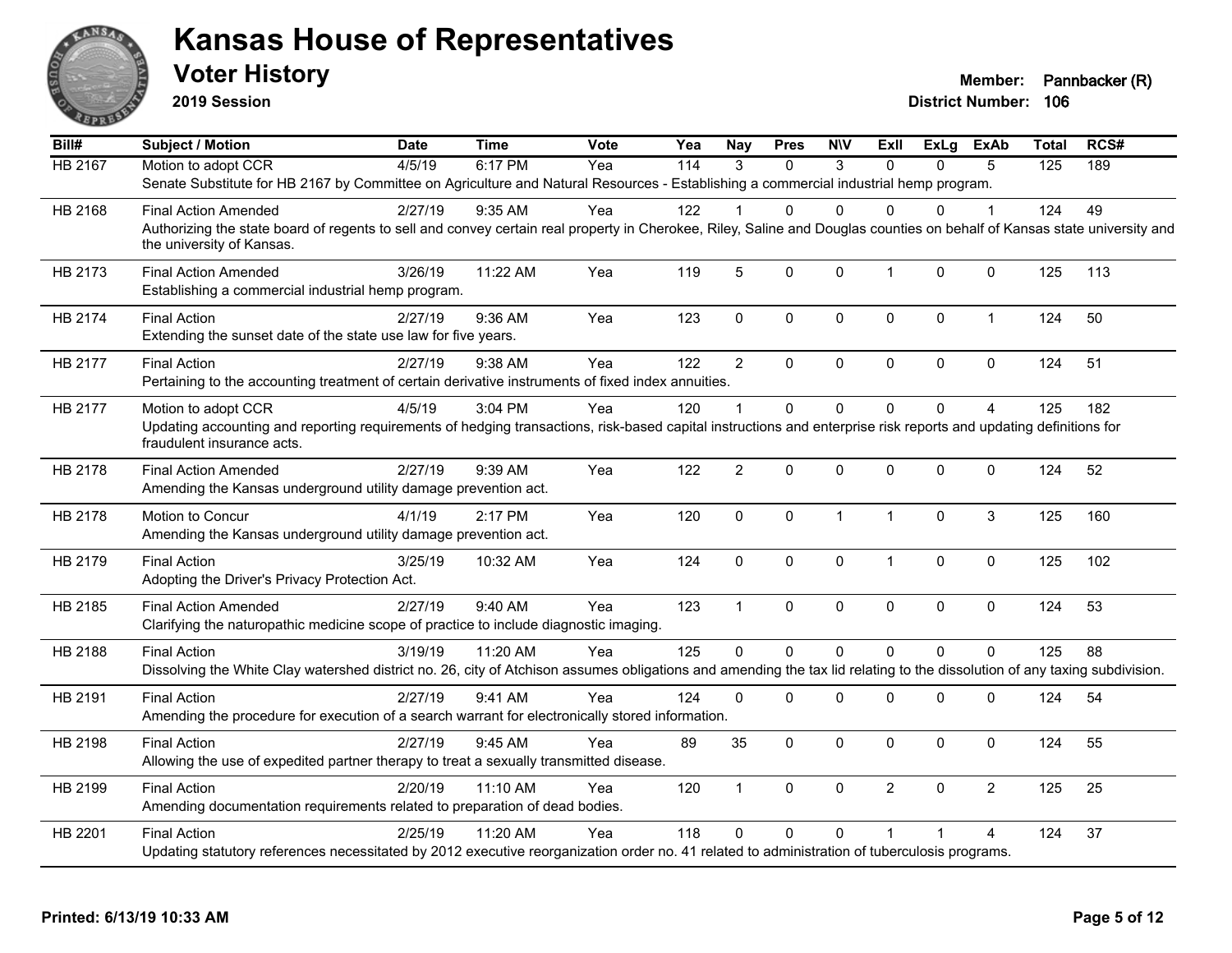

**2019 Session**

| Bill#          | <b>Subject / Motion</b>                                                                                                                                                                                                                                                                                                                              | <b>Date</b> | <b>Time</b> | <b>Vote</b> | Yea | <b>Nay</b>     | <b>Pres</b> | <b>NIV</b>     | Exll         | ExLg         | ExAb           | <b>Total</b> | RCS# |
|----------------|------------------------------------------------------------------------------------------------------------------------------------------------------------------------------------------------------------------------------------------------------------------------------------------------------------------------------------------------------|-------------|-------------|-------------|-----|----------------|-------------|----------------|--------------|--------------|----------------|--------------|------|
| <b>HB 2203</b> | <b>Emergency Final Action</b>                                                                                                                                                                                                                                                                                                                        | 2/27/19     | 11:58 AM    | Yea         | 92  | 32             | $\Omega$    | $\Omega$       | $\Omega$     | $\Omega$     | $\Omega$       | 124          | 66   |
|                | Exempting individuals employed by the Kansas academies of U.S. department of defense STARBASE program from KPERS working after retirement requirements<br>and authorizing reimbursement of suspended retirement benefits for certain retirants.                                                                                                      |             |             |             |     |                |             |                |              |              |                |              |      |
| HB 2203        | Motion to adopt CCR<br>Reconciling amendments to certain statutes.                                                                                                                                                                                                                                                                                   | 5/5/19      | 1:04 AM     | Yea         | 121 | $\Omega$       | $\Omega$    | $\overline{4}$ | $\Omega$     | $\Omega$     | $\mathbf{0}$   | 125          | 202  |
| HB 2206        | <b>Final Action</b><br>Changing the bonding and cost requirements for animals taken into custody under a violation of cruelty to animals.                                                                                                                                                                                                            | 2/27/19     | 9:46 AM     | Yea         | 124 | $\Omega$       | $\Omega$    | $\mathbf{0}$   | $\mathbf{0}$ | $\Omega$     | $\mathbf 0$    | 124          | 56   |
| HB 2209        | <b>Final Action</b><br>Authorizing the state board of regents to purchase cybersecurity insurance.                                                                                                                                                                                                                                                   | 2/27/19     | 9:47 AM     | Yea         | 124 | $\Omega$       | $\Omega$    | 0              | $\mathbf 0$  | 0            | $\mathbf 0$    | 124          | 57   |
| HB 2209        | Motion to Adopt CCR<br>Establishing the unclaimed life insurance benefits act, updating certain definitions pertaining to unfair trade practices and association health plans, and providing for<br>third party administrator fees, the purchase of cybersecurity insurance by the Kansas board of regents and certain healthcare benefits coverage. | 4/5/19      | 12:50 PM    | Yea         | 84  | 39             | 0           | $\mathbf{0}$   | $\Omega$     | $\Omega$     | $\overline{2}$ | 125          | 180  |
| HB 2211        | <b>Final Action</b><br>Allowing judges to waive or reduce driver's license reinstatement fees.                                                                                                                                                                                                                                                       | 2/27/19     | 9:48 AM     | Yea         | 122 | $\overline{2}$ | $\Omega$    | $\Omega$       | $\Omega$     | $\mathbf{0}$ | 0              | 124          | 58   |
| HB 2214        | <b>Final Action Amended</b><br>Changing the definition of school bus for purposes of the motor-fuel tax law.                                                                                                                                                                                                                                         | 2/27/19     | 9:49 AM     | Yea         | 124 | $\mathbf 0$    | 0           | $\mathbf 0$    | $\mathbf 0$  | 0            | $\mathbf 0$    | 124          | 59   |
| HB 2214        | Motion to Adopt CCR<br>Senate Substitute for HB 2214 by Committee on Transportation - Providing for an increase in registration fees for electric and hybrid vehicles.                                                                                                                                                                               | 4/5/19      | 3:23 PM     | Yea         | 80  | 41             | 0           | $\Omega$       | $\Omega$     | $\Omega$     | 4              | 125          | 183  |
| HB 2215        | <b>Final Action</b><br>Kansas state fair board is authorized to create a nonprofit corporation for the benefit of the state fair.                                                                                                                                                                                                                    | 2/26/19     | 9:23 AM     | Yea         | 122 | $\Omega$       | $\Omega$    | $\mathbf 1$    | $\Omega$     | $\Omega$     | $\overline{1}$ | 124          | 38   |
| HB 2223        | <b>Emergency Final Action Amended</b><br>Replacing vineyard permits with producer permits to allow individuals to use a wider variety of agricultural products in the production of wine under such permit.                                                                                                                                          | 2/27/19     | 12:03 PM    | Yea         | 124 | $\Omega$       | $\Omega$    | $\Omega$       | $\Omega$     | $\Omega$     | $\Omega$       | 124          | 69   |
| HB 2223        | Motion to adopt CCR<br>Adopting economic development program evaluation and information disclosure regimes and expanding economic development incentive financing to address<br>housing shortages.                                                                                                                                                   | 5/2/19      | 11:35 AM    | Yea         | 123 | $\Omega$       | $\Omega$    |                | $\Omega$     | 0            |                | 125          | 191  |
| HB 2225        | <b>Final Action</b><br>Adding on-track train equipment to the circumstances that a vehicle driver must stop at railroad crossings.                                                                                                                                                                                                                   | 2/27/19     | 9:50 AM     | Yea         | 121 | 3              | 0           | $\mathbf 0$    | $\mathbf 0$  | $\mathbf{0}$ | 0              | 124          | 60   |
| HB 2225        | Motion to adopt CCR<br>Senate Substitute for HB 2225 by Committee on Transportation - Providing for an increase in permit fees for oversize or overweight vehicles and required registration<br>for escort vehicle service operators.                                                                                                                | 4/5/19      | 11:19 AM    | Yea         | 91  | 32             | $\Omega$    | $\mathbf 0$    | $\Omega$     | $\Omega$     | $\overline{2}$ | 125          | 178  |
| HB 2239        | <b>Final Action Amended</b><br>Liquor sales by licensees in common consumption areas.                                                                                                                                                                                                                                                                | 2/27/19     | 9:51 AM     | Yea         | 121 | 3              | $\Omega$    | $\Omega$       | $\mathbf{0}$ | $\Omega$     | $\Omega$       | 124          | 61   |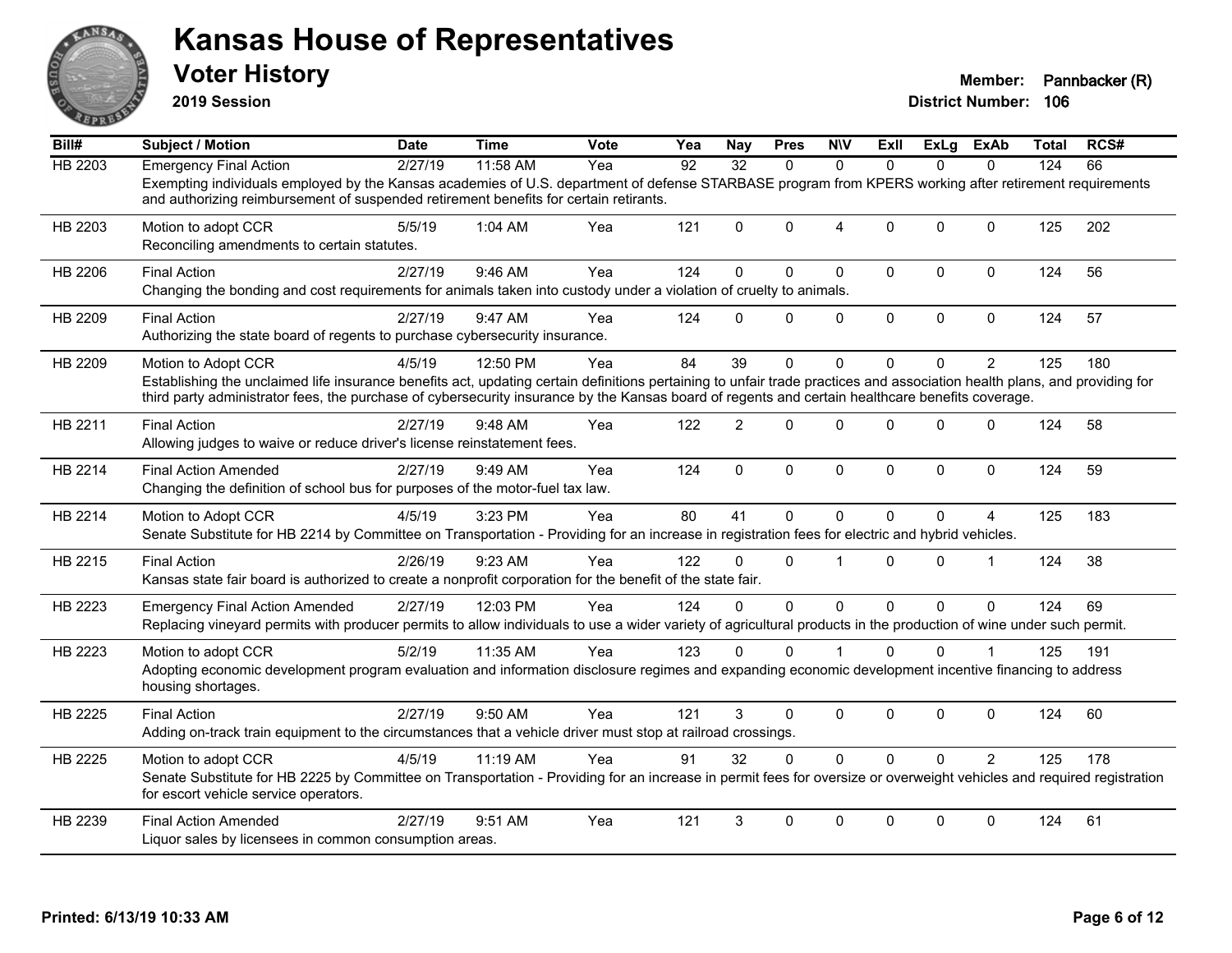

**2019 Session**

| Bill#   | <b>Subject / Motion</b>                                                                                                                                                                                                                                                                                                                               | <b>Date</b> | <b>Time</b> | Vote | Yea            | <b>Nay</b>    | <b>Pres</b>  | <b>NIV</b>     | Exll                    | ExLg         | <b>ExAb</b>  | <b>Total</b> | RCS# |
|---------|-------------------------------------------------------------------------------------------------------------------------------------------------------------------------------------------------------------------------------------------------------------------------------------------------------------------------------------------------------|-------------|-------------|------|----------------|---------------|--------------|----------------|-------------------------|--------------|--------------|--------------|------|
| HB 2243 | <b>Final Action Amended</b>                                                                                                                                                                                                                                                                                                                           | 2/27/19     | 9:52 AM     | Nay  | 118            | 6             | $\Omega$     | $\mathbf{0}$   | $\Omega$                | $\Omega$     | $\Omega$     | 124          | 62   |
|         | Exempting animal shelters from registration requirements as a charitable organization.                                                                                                                                                                                                                                                                |             |             |      |                |               |              |                |                         |              |              |              |      |
| HB 2244 | <b>Final Action Amended</b>                                                                                                                                                                                                                                                                                                                           | 3/27/19     | 9:00 AM     | Yea  | 89             | 35            | $\mathbf{0}$ | $\mathbf{0}$   | $\Omega$                | $\Omega$     | $\mathbf{1}$ | 125          | 151  |
|         | Authorizing the use of cannabidiol treatment preparation to treat certain medical conditions.                                                                                                                                                                                                                                                         |             |             |      |                |               |              |                |                         |              |              |              |      |
| HB 2246 | <b>Final Action</b>                                                                                                                                                                                                                                                                                                                                   | 2/27/19     | 9:15 AM     | Yea  | 121            | $\mathbf{1}$  | 0            | $\overline{1}$ | $\Omega$                | $\mathbf 0$  | $\mathbf{1}$ | 124          | 40   |
|         | Changing the requirements to begin production on distinctive license plates.                                                                                                                                                                                                                                                                          |             |             |      |                |               |              |                |                         |              |              |              |      |
| HB 2246 | Mot to Concur in Conference                                                                                                                                                                                                                                                                                                                           | 4/5/19      | 3:47 PM     | Nay  | $\overline{7}$ | 114           | $\mathbf 0$  | $\mathbf 0$    | $\Omega$                | $\mathbf{0}$ | 4            | 125          | 185  |
|         | Changing the requirements to begin production on distinctive license plates and providing for the proud educator, alpha kappa alpha, knights of Columbus and current<br>and veteran members of the United States army, navy, marine corps, air force and coast guard license plates.                                                                  |             |             |      |                |               |              |                |                         |              |              |              |      |
| HB 2248 | <b>Final Action</b>                                                                                                                                                                                                                                                                                                                                   | 2/27/19     | 9:54 AM     | Yea  | 122            | $\mathcal{P}$ | $\Omega$     | $\pmb{0}$      | 0                       | 0            | $\mathbf 0$  | 124          | 63   |
|         | Allowing all-terrain vehicles to cross federal or state highways.                                                                                                                                                                                                                                                                                     |             |             |      |                |               |              |                |                         |              |              |              |      |
| HB 2248 | Motion to adopt CCR                                                                                                                                                                                                                                                                                                                                   | 5/5/19      | 1:20 AM     | Yea  | 110            | 11            | $\mathbf 0$  | $\overline{4}$ | $\Omega$                | 0            | $\mathbf 0$  | 125          | 203  |
|         | Delaying enforcement of the scrap metal theft reduction act, transferring responsibility for the scrap metal database to the Kansas bureau of investigation, reducing the                                                                                                                                                                             |             |             |      |                |               |              |                |                         |              |              |              |      |
|         | registration fee for scrap metal dealers and changing scrap metal dealer obligations under the scrap metal theft reduction act; amending the definition of "consumer<br>transaction" and "supplier" in the Kansas consumer protection act.                                                                                                            |             |             |      |                |               |              |                |                         |              |              |              |      |
|         |                                                                                                                                                                                                                                                                                                                                                       |             |             |      |                |               |              |                |                         |              |              |              |      |
| HB 2274 | <b>Final Action Amended</b>                                                                                                                                                                                                                                                                                                                           | 3/26/19     | 11:28 AM    | Yea  | 85             | 39            | $\Omega$     | $\mathbf{0}$   | $\overline{\mathbf{1}}$ | $\Omega$     | 0            | 125          | 114  |
|         | Requiring notification to patients that the effects of a medication abortion may be reversible.                                                                                                                                                                                                                                                       |             |             |      |                |               |              |                |                         |              |              |              |      |
| HB 2279 | <b>Emergency Final Action Amended</b>                                                                                                                                                                                                                                                                                                                 | 2/27/19     | 12:07 PM    | Yea  | 124            | 0             | $\mathbf 0$  | $\pmb{0}$      | 0                       | 0            | $\pmb{0}$    | 124          | 73   |
|         | Requiring law enforcement officers to provide information about timing of release from custody when an arrest is made following a domestic violence call.                                                                                                                                                                                             |             |             |      |                |               |              |                |                         |              |              |              |      |
| HB 2281 | <b>Final Action</b>                                                                                                                                                                                                                                                                                                                                   | 2/27/19     | 9:55 AM     | Yea  | 102            | 22            | $\mathbf{0}$ | $\mathbf{0}$   | $\Omega$                | $\Omega$     | $\Omega$     | 124          | 64   |
|         | Providing that a court order modifying a criminal sentence only modifies the portion of the sentence referenced by the court and not remaining portions of the original                                                                                                                                                                               |             |             |      |                |               |              |                |                         |              |              |              |      |
|         | sentence.                                                                                                                                                                                                                                                                                                                                             |             |             |      |                |               |              |                |                         |              |              |              |      |
| HB 2290 | <b>Final Action Amended</b>                                                                                                                                                                                                                                                                                                                           | 2/27/19     | 9:56 AM     | Yea  | 124            | $\Omega$      | $\mathbf{0}$ | $\mathbf 0$    | $\Omega$                | $\Omega$     | 0            | 124          | 65   |
|         | Creating a crime victims compensation division within the attorney general's office.                                                                                                                                                                                                                                                                  |             |             |      |                |               |              |                |                         |              |              |              |      |
| HB 2290 | Motion to adopt CCR                                                                                                                                                                                                                                                                                                                                   | 5/5/19      | 12:25 AM    | Yea  | 123            | $\Omega$      | $\Omega$     | $\overline{2}$ | $\Omega$                | $\Omega$     | $\Omega$     | 125          | 201  |
|         | Establishing the Kansas closed case task force; creating the Kansas criminal justice reform commission; concerning criminal history record checks for entities                                                                                                                                                                                        |             |             |      |                |               |              |                |                         |              |              |              |      |
|         | providing care to children, the elderly or individuals with disabilities; creating a Kansas victim information and notification everyday (VINE) coordinator, a Kansas youth<br>suicide prevention coordinator, and a crime victims compensation division within the office of the attorney general; legislative review of exceptions to disclosure of |             |             |      |                |               |              |                |                         |              |              |              |      |
|         | public records under the Kansas open records act; and changing tort claims fund obligations for claims involving alleged violations of the Kansas open meetings act                                                                                                                                                                                   |             |             |      |                |               |              |                |                         |              |              |              |      |
|         | and open records act.                                                                                                                                                                                                                                                                                                                                 |             |             |      |                |               |              |                |                         |              |              |              |      |
| HB 2307 | <b>Final Action Amended</b>                                                                                                                                                                                                                                                                                                                           | 3/26/19     | 11:32 AM    | Yea  | 91             | 33            | $\mathbf 0$  | $\Omega$       | $\mathbf{1}$            | $\Omega$     | $\Omega$     | 125          | 115  |
|         | Establishing non-covered dental benefits under health insurance plans and limitations on plan changes.                                                                                                                                                                                                                                                |             |             |      |                |               |              |                |                         |              |              |              |      |
| HB 2314 | <b>Final Action Amended</b>                                                                                                                                                                                                                                                                                                                           | 3/26/19     | 11:33 AM    | Yea  | 97             | 27            | $\mathbf{0}$ | $\mathbf 0$    | 1                       | 0            | $\mathbf 0$  | 125          | 116  |
|         | Rehabilitation of abandoned property by cities.                                                                                                                                                                                                                                                                                                       |             |             |      |                |               |              |                |                         |              |              |              |      |
|         |                                                                                                                                                                                                                                                                                                                                                       |             |             |      |                |               |              |                |                         |              |              |              |      |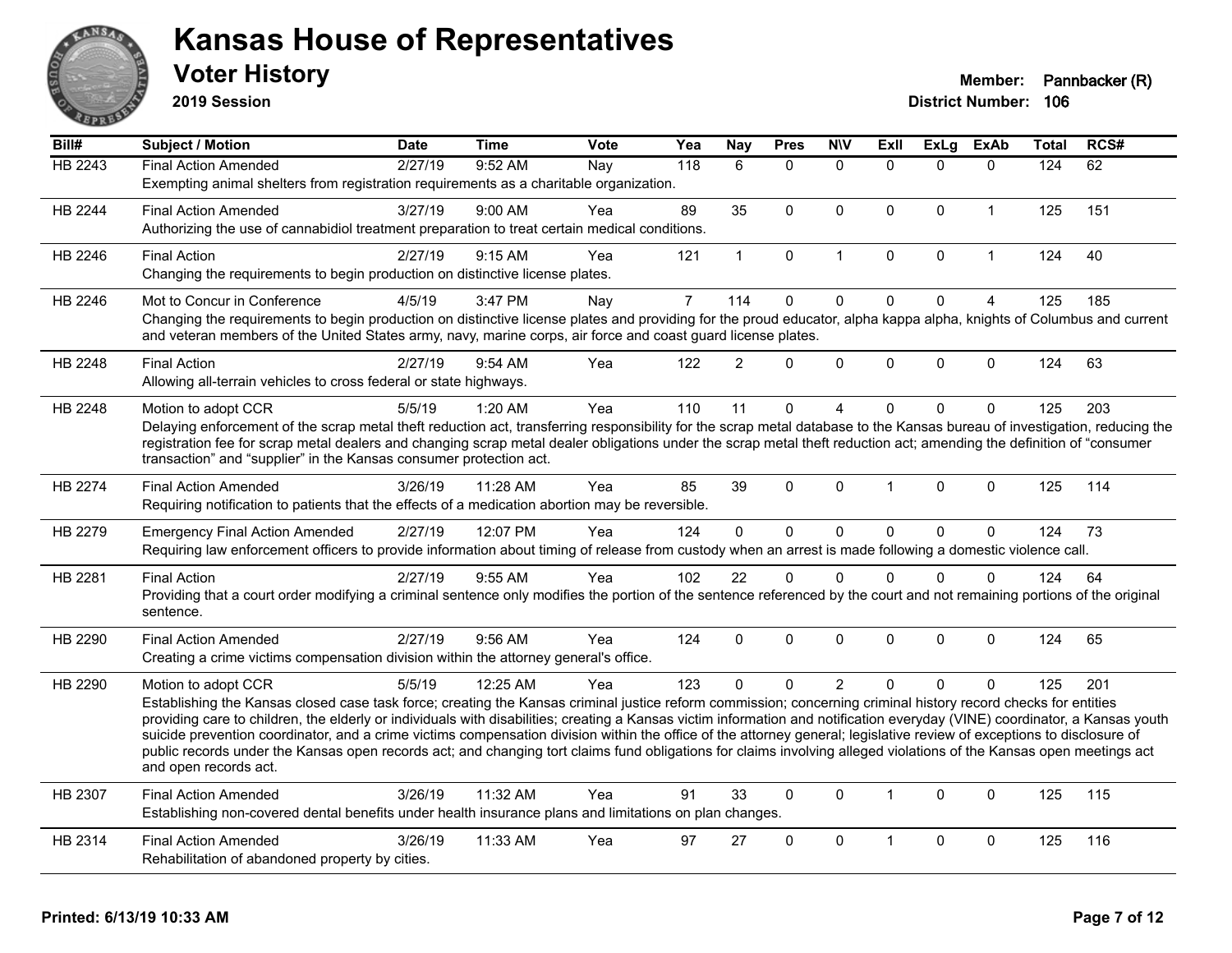

**2019 Session**

| Bill#           | <b>Subject / Motion</b>                                                                                                                                                | <b>Date</b> | <b>Time</b> | <b>Vote</b> | Yea             | <b>Nay</b>           | <b>Pres</b>  | <b>N\V</b>          | Exll           | <b>ExLg</b>    | <b>ExAb</b>    | <b>Total</b> | RCS#           |
|-----------------|------------------------------------------------------------------------------------------------------------------------------------------------------------------------|-------------|-------------|-------------|-----------------|----------------------|--------------|---------------------|----------------|----------------|----------------|--------------|----------------|
| HB 2326         | <b>Final Action Amended</b>                                                                                                                                            | 3/27/19     | 9:02 AM     | Yea         | $\overline{83}$ | $\overline{41}$      | $\Omega$     | $\mathbf{0}$        | $\Omega$       | $\Omega$       |                | 125          | 152            |
|                 | Recognizing licenses to carry a concealed firearm issued by other jurisdictions.                                                                                       |             |             |             |                 |                      |              |                     |                |                |                |              |                |
| HB 2336         | <b>Emergency Final Action</b>                                                                                                                                          | 2/27/19     | 12:04 PM    | Yea         | 124             | $\mathbf{0}$         | $\Omega$     | $\Omega$            | $\mathbf{0}$   | $\mathbf{0}$   | 0              | 124          | 70             |
|                 | Clarifying when offenders under supervision of the secretary of corrections are awarded jail credit.                                                                   |             |             |             |                 |                      |              |                     |                |                |                |              |                |
| HB 2346         | <b>Emergency Final Action Amended</b>                                                                                                                                  | 2/27/19     | 12:06 PM    | Yea         | 113             | 11                   | 0            | $\mathsf{O}\xspace$ | $\pmb{0}$      | 0              | $\mathbf 0$    | 124          | 72             |
|                 | Relating to standards for school-administered vision screenings.                                                                                                       |             |             |             |                 |                      |              |                     |                |                |                |              |                |
| HB 2360         | <b>Emergency Final Action Amended</b>                                                                                                                                  | 2/27/19     | 12:05 PM    | Yea         | 124             | $\mathbf 0$          | $\mathbf 0$  | 0                   | $\mathbf{0}$   | 0              | 0              | 124          | 71             |
|                 | Concerning background checks of employees and volunteers that have unsupervised access to children, the elderly or individuals with disabilities.                      |             |             |             |                 |                      |              |                     |                |                |                |              |                |
| HB 2365         | <b>Final Action</b>                                                                                                                                                    | 2/26/19     | $9:24$ AM   | Yea         | 122             | 0                    | 0            | 1                   | $\Omega$       | 0              | -1             | 124          | 39             |
|                 | Providing for confidential communications of Kansas national guard members in peer support counseling sessions.                                                        |             |             |             |                 |                      |              |                     |                |                |                |              |                |
| HB 2365         | Mot to Concur in Conference                                                                                                                                            | 4/4/19      | 2:42 PM     | Yea         | 121             | $\blacktriangleleft$ | $\Omega$     | $\overline{2}$      | $\mathbf 0$    | 0              | $\mathbf 1$    | 125          | 167            |
|                 | Providing for confidential communications of Kansas national guard members in peer support counseling sessions.                                                        |             |             |             |                 |                      |              |                     |                |                |                |              |                |
| HB 2369         | <b>Final Action Amended</b>                                                                                                                                            | 3/27/19     | 9:03 AM     | Yea         | 114             | 10                   | $\Omega$     | 0                   | $\Omega$       | 0              |                | 125          | 153            |
|                 | Authorizing the secretary of transportation to designate toll projects on new and existing highways and changing financing requirements for toll or turnpike projects. |             |             |             |                 |                      |              |                     |                |                |                |              |                |
| HB 2371         | <b>Final Action Amended</b>                                                                                                                                            | 3/27/19     | $9:04$ AM   | Yea         | 102             | 22                   | $\Omega$     | $\Omega$            | $\Omega$       | 0              | $\overline{1}$ | 125          | 154            |
|                 | Providing for an increase in permit fees for oversize or overweight vehicles and requiring registration for escort vehicle service operators.                          |             |             |             |                 |                      |              |                     |                |                |                |              |                |
| HB 2372         | <b>Final Action Amended</b>                                                                                                                                            | 3/27/19     | 9:06 AM     | Yea         | 73              | 51                   | 0            | 0                   | $\mathbf 0$    | 0              | -1             | 125          | 155            |
|                 | Providing for an increase in registration fees for electric and hybrid vehicles.                                                                                       |             |             |             |                 |                      |              |                     |                |                |                |              |                |
| HB 2389         | <b>Final Action Amended</b>                                                                                                                                            | 3/26/19     | 11:35 AM    | Yea         | 122             | $\overline{2}$       | $\mathbf 0$  | 0                   | $\overline{1}$ | 0              | $\pmb{0}$      | 125          | 117            |
|                 | Requiring electronic prescriptions for certain controlled substances.                                                                                                  |             |             |             |                 |                      |              |                     |                |                |                |              |                |
| HB 2396         | <b>Final Action Amended</b>                                                                                                                                            | 3/26/19     | 11:36 AM    | Yea         | 97              | 27                   | $\mathbf 0$  | $\mathbf{0}$        | $\overline{1}$ | $\overline{0}$ | $\Omega$       | 125          | 118            |
|                 | Allowing use of certified drug abuse treatment programs for certain offenders convicted of unlawful cultivation or distribution of controlled substances.              |             |             |             |                 |                      |              |                     |                |                |                |              |                |
| HB 2402         | <b>Final Action Amended</b>                                                                                                                                            | 3/27/19     | 9:08 AM     | Yea         | 106             | 18                   | $\mathbf 0$  | 0                   | 0              | 0              | -1             | 125          | 156            |
|                 | Authorizing certain business entities to hire physicians and chiropractors.                                                                                            |             |             |             |                 |                      |              |                     |                |                |                |              |                |
| <b>HCR 5015</b> | <b>EFA Amend and Debate</b>                                                                                                                                            | 5/29/19     | 11:33 AM    | Yea         | 116             | $\mathbf{0}$         | $\mathbf 0$  | $\mathbf 0$         | $\Omega$       | 0              | 9              | 125          | 204            |
|                 | Ratifying and providing for continuation of the May 9, 2019, state of disaster emergency declaration for certain Kansas counties.                                      |             |             |             |                 |                      |              |                     |                |                |                |              |                |
| HR 6004         | <b>Final Action Amended</b>                                                                                                                                            | 1/23/19     | 11:14 AM    | Yea         | 104             | 15                   | $\Omega$     | $\Omega$            | $\overline{2}$ | $\mathbf{0}$   | $\overline{4}$ | 125          | $\overline{7}$ |
|                 | Permanent rules of the House of Representatives for the 2019-2020 biennium.                                                                                            |             |             |             |                 |                      |              |                     |                |                |                |              |                |
| HR 6018         | <b>Final Action</b>                                                                                                                                                    | 3/26/19     | 11:37 AM    | Yea         | 124             | $\mathbf{0}$         | $\mathbf{0}$ | $\mathbf 0$         | $\overline{1}$ | 0              | $\mathbf 0$    | 125          | 119            |
|                 | Requesting the federal government address water issues in the Arkansas River basis.                                                                                    |             |             |             |                 |                      |              |                     |                |                |                |              |                |
| SB <sub>9</sub> | <b>Final Action</b>                                                                                                                                                    | 2/22/19     | 11:13 AM    | Yea         | 117             | $\Omega$             | $\mathbf{0}$ | $\Omega$            | 3              | 0              | 5              | 125          | 36             |
|                 | Authorizing the transfer of \$115,000,000 from the state general fund to the Kansas public employees retirement fund during fiscal year 2019.                          |             |             |             |                 |                      |              |                     |                |                |                |              |                |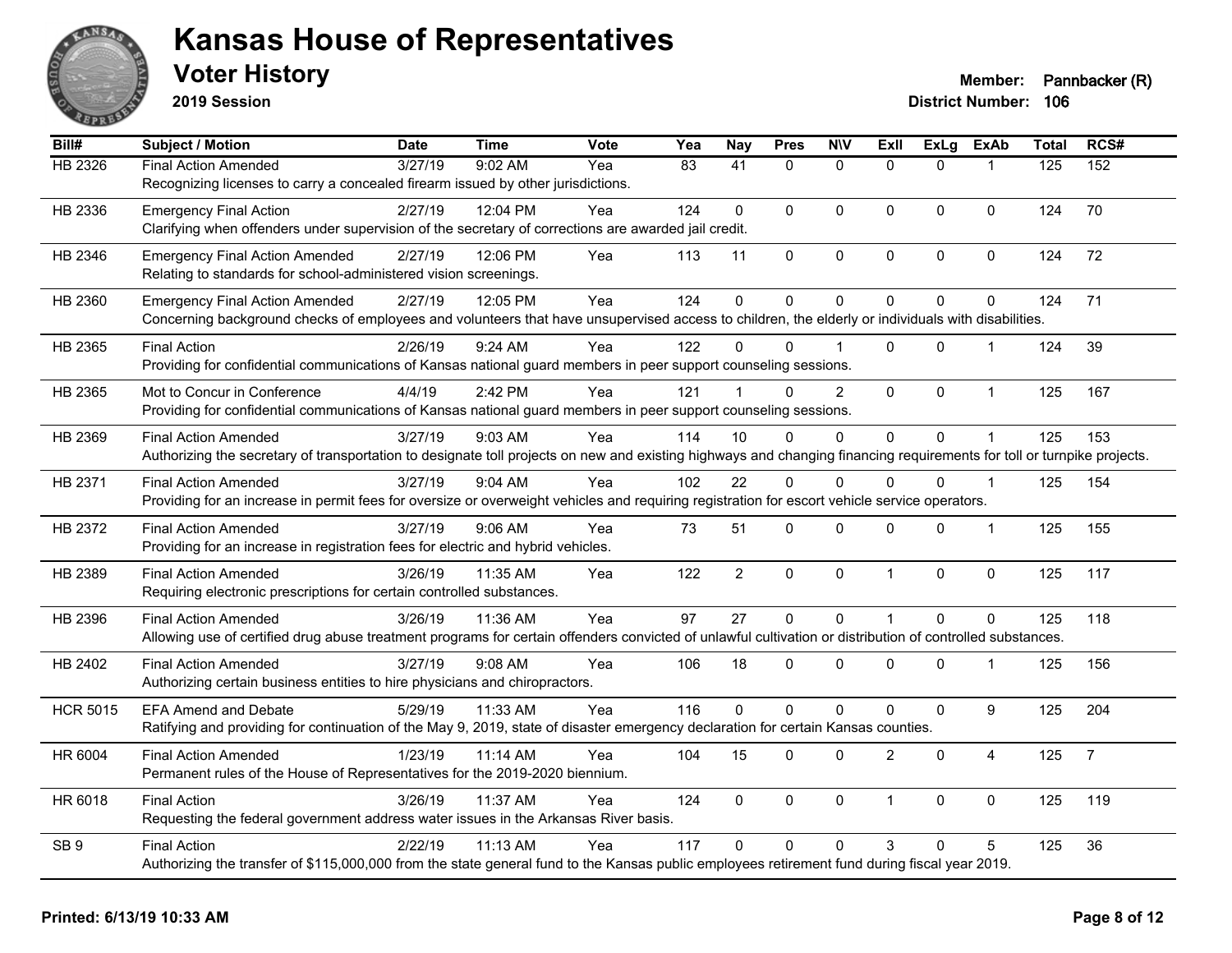

**2019 Session**

| Bill#        | <b>Subject / Motion</b>                                                                                                                                                                                                                                                                                                                                                                                                                                                                                                                                                                                                                                                                                                                                                                                                                                                                                                                                                                                                                                                                                                                                                                              | Date    | <b>Time</b> | Vote | Yea | <b>Nay</b>   | <b>Pres</b>  | <b>N\V</b>   | Exll           | ExLg     | <b>ExAb</b>    | Total | RCS# |
|--------------|------------------------------------------------------------------------------------------------------------------------------------------------------------------------------------------------------------------------------------------------------------------------------------------------------------------------------------------------------------------------------------------------------------------------------------------------------------------------------------------------------------------------------------------------------------------------------------------------------------------------------------------------------------------------------------------------------------------------------------------------------------------------------------------------------------------------------------------------------------------------------------------------------------------------------------------------------------------------------------------------------------------------------------------------------------------------------------------------------------------------------------------------------------------------------------------------------|---------|-------------|------|-----|--------------|--------------|--------------|----------------|----------|----------------|-------|------|
| $SB$ 15      | <b>Final Action Amended</b>                                                                                                                                                                                                                                                                                                                                                                                                                                                                                                                                                                                                                                                                                                                                                                                                                                                                                                                                                                                                                                                                                                                                                                          | 3/26/19 | 11:39 AM    | Yea  | 124 | $\Omega$     | $\Omega$     | $\Omega$     | $\overline{1}$ | $\Omega$ | $\Omega$       | 125   | 120  |
|              | Amending the definition of "service-connected" in the Kansas police and firemen's retirement system.                                                                                                                                                                                                                                                                                                                                                                                                                                                                                                                                                                                                                                                                                                                                                                                                                                                                                                                                                                                                                                                                                                 |         |             |      |     |              |              |              |                |          |                |       |      |
| <b>SB 15</b> | Motion to adopt CCR                                                                                                                                                                                                                                                                                                                                                                                                                                                                                                                                                                                                                                                                                                                                                                                                                                                                                                                                                                                                                                                                                                                                                                                  | 4/4/19  | 2:45 PM     | Yea  | 122 |              | $\mathbf{0}$ |              | $\mathbf{0}$   | 0        |                | 125   | 168  |
|              | Amending public health provisions relating to behavioral sciences regulatory board professional licensure, naturopathic doctor scope of practice and adult care home<br>licensure and receivership.                                                                                                                                                                                                                                                                                                                                                                                                                                                                                                                                                                                                                                                                                                                                                                                                                                                                                                                                                                                                  |         |             |      |     |              |              |              |                |          |                |       |      |
| <b>SB 16</b> | <b>Final Action Sub Bill</b>                                                                                                                                                                                                                                                                                                                                                                                                                                                                                                                                                                                                                                                                                                                                                                                                                                                                                                                                                                                                                                                                                                                                                                         | 3/26/19 | 11:57 AM    | Yea  | 63  | 61           | 0            | 0            |                | 0        | 0              | 125   | 121  |
|              | House Substitute for SB 16 by Committee on K-12 Education Budget - Making appropriations for the department of education for FY 2020 and FY 2021 in response to<br>litigation; increasing BASE aid for certain school years; and other amendments related to education.                                                                                                                                                                                                                                                                                                                                                                                                                                                                                                                                                                                                                                                                                                                                                                                                                                                                                                                              |         |             |      |     |              |              |              |                |          |                |       |      |
| <b>SB 16</b> | Motion to adopt CCR                                                                                                                                                                                                                                                                                                                                                                                                                                                                                                                                                                                                                                                                                                                                                                                                                                                                                                                                                                                                                                                                                                                                                                                  | 4/4/19  | 3:43 PM     | Yea  | 76  | 47           | $\Omega$     | $\mathbf 1$  | $\Omega$       | $\Omega$ | $\mathbf{1}$   | 125   | 170  |
|              | House Substitute for SB 16 by Committee on K-12 Education Budget - Making appropriations for the department of education for FY 2020 and FY 2021 in response to<br>litigation; increasing BASE aid for certain school years; and other amendments related to education.                                                                                                                                                                                                                                                                                                                                                                                                                                                                                                                                                                                                                                                                                                                                                                                                                                                                                                                              |         |             |      |     |              |              |              |                |          |                |       |      |
| <b>SB 17</b> | <b>Final Action</b>                                                                                                                                                                                                                                                                                                                                                                                                                                                                                                                                                                                                                                                                                                                                                                                                                                                                                                                                                                                                                                                                                                                                                                                  | 3/13/19 | 11:23 AM    | Yea  | 101 | 22           | $\Omega$     | 0            | $\mathbf{0}$   | 0        | $\mathbf{1}$   | 124   | 85   |
|              | Requiring class M driver's licenses when operating a motorcycle registered under a temporary permit.                                                                                                                                                                                                                                                                                                                                                                                                                                                                                                                                                                                                                                                                                                                                                                                                                                                                                                                                                                                                                                                                                                 |         |             |      |     |              |              |              |                |          |                |       |      |
| <b>SB 18</b> | <b>Final Action Amended</b>                                                                                                                                                                                                                                                                                                                                                                                                                                                                                                                                                                                                                                                                                                                                                                                                                                                                                                                                                                                                                                                                                                                                                                          | 3/26/19 | 11:59 AM    | Yea  | 124 | $\Omega$     | $\mathbf 0$  | $\mathbf 0$  | $\overline{1}$ | 0        | $\mathbf 0$    | 125   | 122  |
|              | Providing a process for the attorney general to enter into diversion agreements.                                                                                                                                                                                                                                                                                                                                                                                                                                                                                                                                                                                                                                                                                                                                                                                                                                                                                                                                                                                                                                                                                                                     |         |             |      |     |              |              |              |                |          |                |       |      |
| <b>SB 18</b> | Motion to adopt CCR                                                                                                                                                                                                                                                                                                                                                                                                                                                                                                                                                                                                                                                                                                                                                                                                                                                                                                                                                                                                                                                                                                                                                                                  | 4/5/19  | 10:33 AM    | Yea  | 123 | $\Omega$     | $\mathbf{0}$ | $\Omega$     | 0              | 0        | $\overline{2}$ | 125   | 171  |
|              | Providing a process for the attorney general to enter into diversion agreements; authorizing certain entities to access a criminal defendant's presentence investigation<br>report; amending the crime of counterfeiting currency; clarifying the definition of comparable offense under the Kansas criminal code, the timing of claiming error on<br>appeal, and the grounds for a motion to correct an illegal sentence; allowing use of certified drug abuse treatment programs for certain offenders convicted of unlawful<br>cultivation or distribution of controlled substances; amending available sanctions for violation of condition of postrelease supervision; increasing criminal penalties for<br>abuse of a child and involuntary manslaughter when the victim is under 6 years of age and making a presumption of unfitness against any parent convicted of either<br>crime; exempting certain victims from being considered an aggressor or participant as a mitigating factor when considering a departure sentence; requiring law<br>enforcement officers to provide information about timing of release from custody when an arrest is made following a domestic violence call. |         |             |      |     |              |              |              |                |          |                |       |      |
| <b>SB 20</b> | <b>Final Action Amended</b><br>Extending the judicial branch surcharge to fund the costs of non-judicial personnel.                                                                                                                                                                                                                                                                                                                                                                                                                                                                                                                                                                                                                                                                                                                                                                                                                                                                                                                                                                                                                                                                                  | 3/26/19 | 12:00 PM    | Yea  | 118 | 6            | 0            | $\Omega$     |                | 0        | 0              | 125   | 123  |
| <b>SB 20</b> | Motion to adopt CCR                                                                                                                                                                                                                                                                                                                                                                                                                                                                                                                                                                                                                                                                                                                                                                                                                                                                                                                                                                                                                                                                                                                                                                                  | 4/4/19  | 2:49 PM     | Yea  | 120 | $\mathbf{3}$ | $\mathbf 0$  | $\mathbf{1}$ | $\Omega$       | $\Omega$ | $\mathbf{1}$   | 125   | 169  |
|              | Extending the judicial branch surcharge to fund the costs of non-judicial personnel; extending recognition of tribal court judgments pursuant to supreme court rules.                                                                                                                                                                                                                                                                                                                                                                                                                                                                                                                                                                                                                                                                                                                                                                                                                                                                                                                                                                                                                                |         |             |      |     |              |              |              |                |          |                |       |      |
| <b>SB 22</b> | <b>Final Action Amended</b>                                                                                                                                                                                                                                                                                                                                                                                                                                                                                                                                                                                                                                                                                                                                                                                                                                                                                                                                                                                                                                                                                                                                                                          | 3/8/19  | 8:46 AM     | Nay  | 76  | 43           | $\Omega$     | $\Omega$     |                |          |                | 124   | 79   |
|              | Kansas itemized deductions, election, providing for deferred foreign income, global intangible low-taxed income, business interest, capital contributions and FDIC<br>premiums income tax modifications; sales and compensating use tax, imposition of tax, nexus, remote sellers, marketplace facilitators, rate of tax on food and food<br>ingredients.                                                                                                                                                                                                                                                                                                                                                                                                                                                                                                                                                                                                                                                                                                                                                                                                                                            |         |             |      |     |              |              |              |                |          |                |       |      |
| <b>SB 25</b> | <b>Final Action Sub Bill</b>                                                                                                                                                                                                                                                                                                                                                                                                                                                                                                                                                                                                                                                                                                                                                                                                                                                                                                                                                                                                                                                                                                                                                                         | 3/26/19 | 12:04 PM    | Yea  | 99  | 25           | $\mathbf{0}$ | $\mathbf{0}$ |                | $\Omega$ | $\Omega$       | 125   | 124  |
|              | House Substitute for SB 25 by Committee on Appropriations - Appropriations for FY 2019, FY 2020, FY 2021 and FY 2022 for various sate agencies.                                                                                                                                                                                                                                                                                                                                                                                                                                                                                                                                                                                                                                                                                                                                                                                                                                                                                                                                                                                                                                                      |         |             |      |     |              |              |              |                |          |                |       |      |
| <b>SB 25</b> | Motion to Adopt CCR                                                                                                                                                                                                                                                                                                                                                                                                                                                                                                                                                                                                                                                                                                                                                                                                                                                                                                                                                                                                                                                                                                                                                                                  | 5/3/19  | 10:30 PM    | Nay  | 42  | 81           | $\mathbf{0}$ |              | $\Omega$       | 0        |                | 125   | 194  |
|              | House Substitute for SB 25 by Committee on Appropriations - Appropriations for FY 2019, FY 2020, FY 2021 and FY 2022 for various sate agencies.                                                                                                                                                                                                                                                                                                                                                                                                                                                                                                                                                                                                                                                                                                                                                                                                                                                                                                                                                                                                                                                      |         |             |      |     |              |              |              |                |          |                |       |      |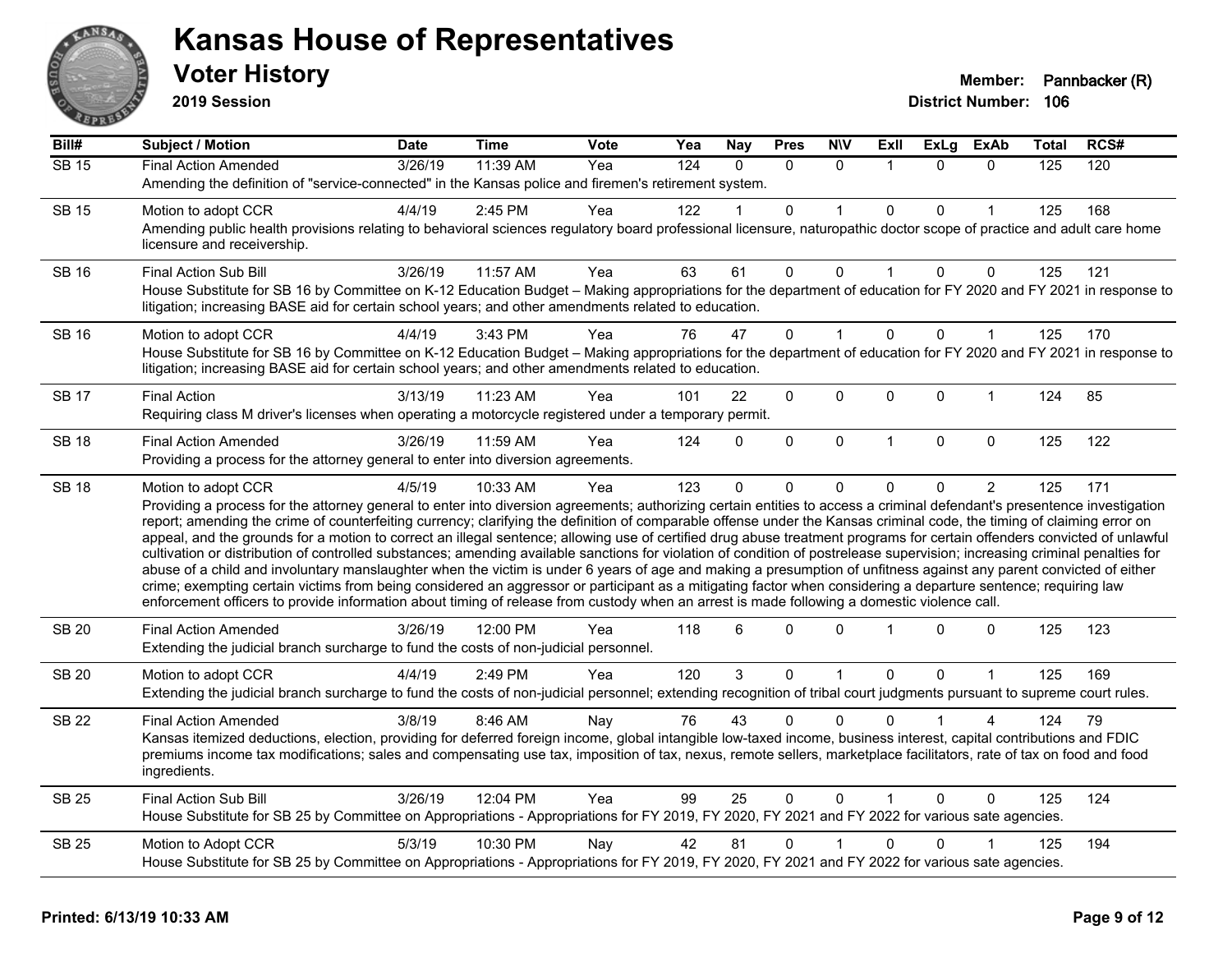

**2019 Session**

**Voter History Member: Pannbacker (R)** 

| Bill#        | Subject / Motion                                                                                                                                                                            | <b>Date</b> | <b>Time</b> | Vote | Yea | <b>Nay</b>     | <b>Pres</b>    | <b>N\V</b>     | ExII           | ExLg     | <b>ExAb</b>    | <b>Total</b>     | RCS# |
|--------------|---------------------------------------------------------------------------------------------------------------------------------------------------------------------------------------------|-------------|-------------|------|-----|----------------|----------------|----------------|----------------|----------|----------------|------------------|------|
| <b>SB 25</b> | Motion to adopt CCR                                                                                                                                                                         | 5/4/19      | 8:50 PM     | Yea  | 79  | 45             | $\Omega$       | $\Omega$       | $\Omega$       | $\Omega$ |                | $\overline{125}$ | 195  |
|              | House Substitute for SB 25 by Committee on Appropriations - Appropriations for FY 2019, FY 2020, FY 2021 and FY 2022 for various sate agencies.                                             |             |             |      |     |                |                |                |                |          |                |                  |      |
| <b>SB 25</b> | Consideration of Veto                                                                                                                                                                       | 5/29/19     | 1:35 PM     | Yea  | 86  | 30             | $\Omega$       | $\Omega$       | $\mathbf{0}$   | $\Omega$ | 9              | 125              | 206  |
|              | House Substitute for SB 25 by Committee on Appropriations - Appropriations for FY 2019, FY 2020, FY 2021 and FY 2022 for various sate agencies.                                             |             |             |      |     |                |                |                |                |          |                |                  |      |
| <b>SB 28</b> | <b>Final Action Amended</b>                                                                                                                                                                 | 3/26/19     | 12:05 PM    | Yea  | 123 | $\overline{1}$ | 0              | $\mathbf 0$    | $\overline{1}$ | 0        | $\mathbf 0$    | 125              | 125  |
|              | Updating the expiration date of risk-based capital instructions.                                                                                                                            |             |             |      |     |                |                |                |                |          |                |                  |      |
| <b>SB 28</b> | Motion to adopt CCR                                                                                                                                                                         | 5/5/19      | 12:16 AM    | Nay  | 87  | 36             | $\overline{0}$ | $\overline{2}$ | $\mathbf{0}$   | $\Omega$ | $\mathbf 0$    | 125              | 199  |
|              | Creating an affirmative defense to the crime of possession of a controlled substance for possession of certain medical treatments; amending podiatrist qualifications.                      |             |             |      |     |                |                |                |                |          |                |                  |      |
| <b>SB 39</b> | <b>Final Action</b>                                                                                                                                                                         | 3/13/19     | $11:24$ AM  | Yea  | 122 | $\overline{1}$ | $\Omega$       | 0              | $\mathbf{0}$   | 0        | 1              | 124              | 86   |
|              | Compensation for warranty services under the vehicle dealers and manufacturers licensing act.                                                                                               |             |             |      |     |                |                |                |                |          |                |                  |      |
| <b>SB40</b>  | <b>Final Action</b>                                                                                                                                                                         | 3/20/19     | 11:28 AM    | Yea  | 123 | $\mathbf 0$    | 0              | $\mathbf 0$    | $\mathbf 0$    | 0        | $\overline{2}$ | 125              | 89   |
|              | Removing expired warning provision for approach of an emergency vehicle traffic violation.                                                                                                  |             |             |      |     |                |                |                |                |          |                |                  |      |
| <b>SB 41</b> | <b>Final Action</b>                                                                                                                                                                         | 3/20/19     | 11:36 AM    | Yea  | 109 | 14             | $\Omega$       | $\mathbf{0}$   | $\mathbf{0}$   | $\Omega$ | $\overline{2}$ | 125              | 90   |
|              | Clarifying that a violation of the statute requiring seat belt use is a traffic infraction.                                                                                                 |             |             |      |     |                |                |                |                |          |                |                  |      |
| <b>SB 53</b> | <b>Final Action Amended</b>                                                                                                                                                                 | 3/26/19     | 12:07 PM    | Yea  | 88  | 36             | 0              | $\mathbf 0$    | $\mathbf{1}$   | 0        | $\pmb{0}$      | 125              | 126  |
|              | Designating the official red and white wine grapes of Kansas.                                                                                                                               |             |             |      |     |                |                |                |                |          |                |                  |      |
| SB 53        | Motion to adopt CCR                                                                                                                                                                         | 5/5/19      | 12:20 AM    | Yea  | 123 | $\mathbf 0$    | 0              | $\overline{c}$ | $\mathbf 0$    | 0        | 0              | 125              | 200  |
|              | Updating certain emergency medical services-related statutes.                                                                                                                               |             |             |      |     |                |                |                |                |          |                |                  |      |
| <b>SB 59</b> | <b>Final Action</b>                                                                                                                                                                         | 3/20/19     | 11:38 AM    | Yea  | 115 | 8              | 0              | $\mathbf 0$    | $\mathbf 0$    | $\Omega$ | $\overline{2}$ | 125              | 91   |
|              | Eudora community library district act.                                                                                                                                                      |             |             |      |     |                |                |                |                |          |                |                  |      |
| SB 60        | <b>Final Action</b>                                                                                                                                                                         | 3/26/19     | 12:08 PM    | Yea  | 107 | 17             | 0              | $\pmb{0}$      | $\mathbf{1}$   | 0        | $\pmb{0}$      | 125              | 127  |
|              | Amending Kansas real estate commission licensing provisions for brokers and sales persons.                                                                                                  |             |             |      |     |                |                |                |                |          |                |                  |      |
| SB 63        | <b>Final Action Amended</b>                                                                                                                                                                 | 3/26/19     | 12:09 PM    | Yea  | 124 | $\mathbf 0$    | 0              | $\mathbf 0$    | $\mathbf{1}$   | 0        | $\mathbf 0$    | 125              | 128  |
|              | Allowing cities to authorize the use of transportation network company signs in vehicles.                                                                                                   |             |             |      |     |                |                |                |                |          |                |                  |      |
| SB 63        | Motion to adopt CCR                                                                                                                                                                         | 4/5/19      | 3:31 PM     | Yea  | 101 | 20             | $\overline{0}$ | $\Omega$       | $\Omega$       | $\Omega$ | $\overline{4}$ | 125              | 184  |
|              | Allowing lighting devices in transportation network company vehicles; regulating the operation of electric-assisted scooters; allowing for the installation of certain light                |             |             |      |     |                |                |                |                |          |                |                  |      |
|              | screening material on windshields; allowing all-terrain and work-site utility vehicles to operate on a federal or state highway; requiring vehicles to stop for on-track train<br>equipment |             |             |      |     |                |                |                |                |          |                |                  |      |
| SB 66        | <b>Final Action Amended</b>                                                                                                                                                                 | 3/26/19     | 12:10 PM    | Yea  | 123 | $\overline{1}$ | $\Omega$       | $\Omega$       | $\mathbf{1}$   | $\Omega$ | $\mathbf 0$    | 125              | 129  |
|              | Exempting certain domestic insurers from filing enterprise risk reports.                                                                                                                    |             |             |      |     |                |                |                |                |          |                |                  |      |
| <b>SB 67</b> | <b>Final Action Amended</b>                                                                                                                                                                 | 3/26/19     | 12:11 PM    | Yea  | 124 | $\mathbf 0$    | 0              | $\mathbf 0$    | $\mathbf{1}$   | 0        | $\mathbf 0$    | 125              | 130  |
|              | Requiring notification to patients that the effects of a medication abortion may be reversible.                                                                                             |             |             |      |     |                |                |                |                |          |                |                  |      |
|              |                                                                                                                                                                                             |             |             |      |     |                |                |                |                |          |                |                  |      |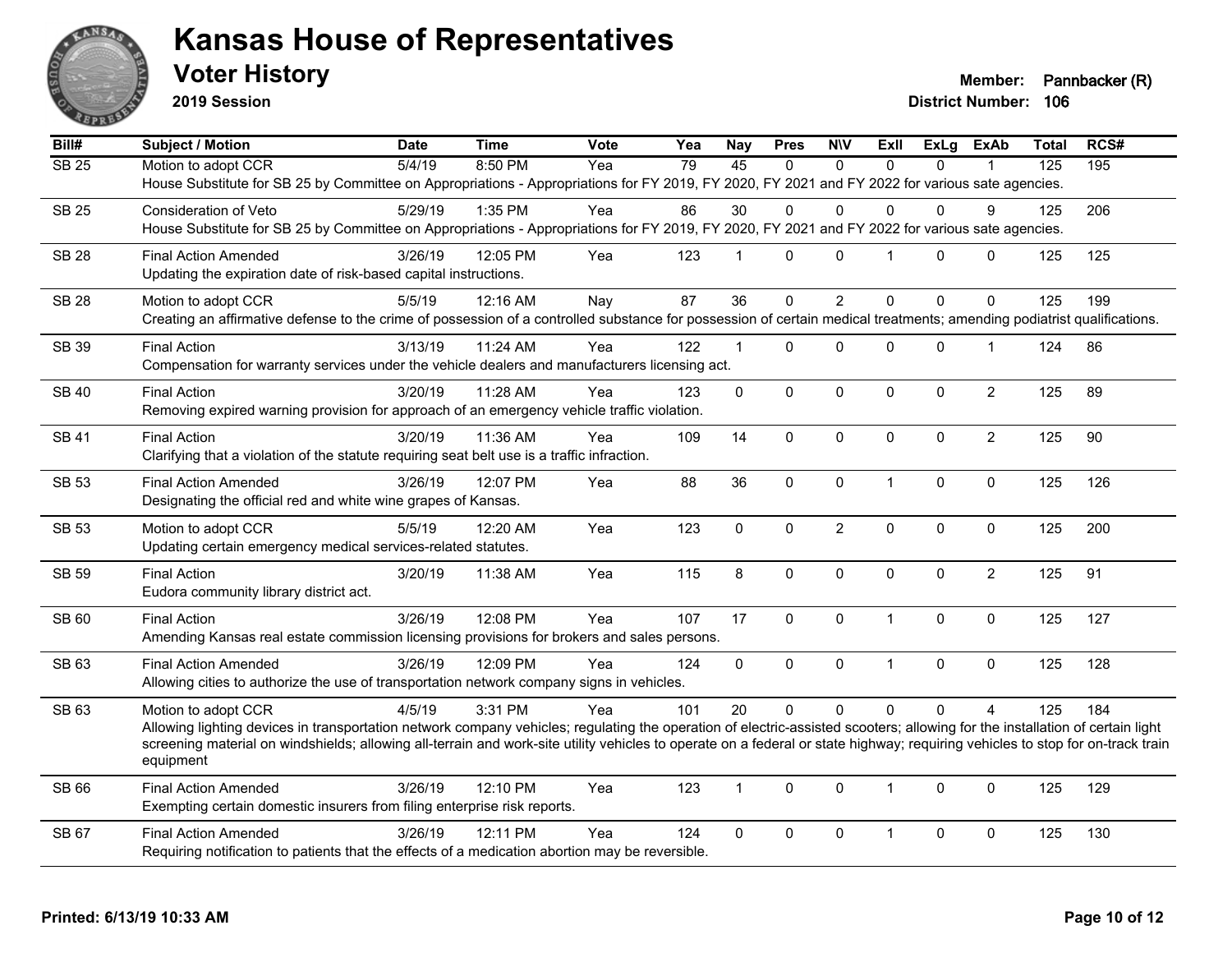

**2019 Session**

| Bill#        | <b>Subject / Motion</b>                                                                                                                                                                                                                                                                          | <b>Date</b> | <b>Time</b> | Vote | Yea | <b>Nay</b>      | <b>Pres</b> | <b>NIV</b>   | ExII                    | ExLg     | <b>ExAb</b>    | <b>Total</b> | RCS# |
|--------------|--------------------------------------------------------------------------------------------------------------------------------------------------------------------------------------------------------------------------------------------------------------------------------------------------|-------------|-------------|------|-----|-----------------|-------------|--------------|-------------------------|----------|----------------|--------------|------|
| SB 67        | Motion to adopt CCR<br>Requiring notification to patients that the effects of a medication abortion may be reversible.                                                                                                                                                                           | 4/5/19      | 5:24 PM     | Yea  | 85  | $\overline{35}$ | $\Omega$    | $\mathbf{0}$ | $\Omega$                | $\Omega$ | 5              | 125          | 188  |
| SB 67        | <b>Consideration of Veto</b><br>Requiring notification to patients that the effects of a medication abortion may be reversible.                                                                                                                                                                  | 5/1/19      | 1:02 PM     | Yea  | 82  | 43              | $\Omega$    | $\mathbf{0}$ | $\Omega$                | $\Omega$ | $\mathbf{0}$   | 125          | 190  |
| <b>SB 68</b> | <b>Final Action</b><br>Prohibiting cities from requiring a valid contract franchise ordinance for the provision of wireless telecommunications services.                                                                                                                                         | 3/26/19     | 12:13 PM    | Yea  | 112 | 12              | 0           | $\mathbf 0$  | $\overline{\mathbf{1}}$ | $\Omega$ | $\mathbf 0$    | 125          | 131  |
| <b>SB 69</b> | <b>Final Action Amended</b><br>Substitute for SB 69 by Committee on Utilities - Requiring an electric rate study of certain electric utilities.                                                                                                                                                  | 3/26/19     | 12:15 PM    | Yea  | 117 |                 | $\Omega$    | $\Omega$     |                         | $\Omega$ | $\mathbf{0}$   | 125          | 132  |
| <b>SB70</b>  | <b>Final Action Amended</b><br>Allowing for temporary permits for the selling and serving of alcoholic liquor.                                                                                                                                                                                   | 3/27/19     | 9:09 AM     | Yea  | 119 | 5               | 0           | $\mathbf 0$  | $\mathbf{0}$            | 0        | $\mathbf{1}$   | 125          | 157  |
| <b>SB70</b>  | Motion to adopt CCR<br>Alcoholic liquor amendments relating to temporary permits, delivery of alcoholic liquors to consumers, common consumption areas and producer permits.                                                                                                                     | 4/5/19      | 11:02 AM    | Yea  | 119 | $\overline{4}$  | $\mathbf 0$ | $\mathbf 0$  | $\Omega$                | $\Omega$ | $\overline{2}$ | 125          | 173  |
| <b>SB71</b>  | <b>Final Action</b><br>Eliminating the expiration of the postsecondary technical education authority and requiring a report to the legislature.                                                                                                                                                  | 3/26/19     | 12:16 PM    | Yea  | 123 |                 | $\Omega$    | $\Omega$     | $\blacktriangleleft$    | $\Omega$ | $\Omega$       | 125          | 133  |
| <b>SB77</b>  | <b>Final Action Amended</b><br>Requiring the department for children and families to offer services to children with problem sexual behavior and to such child's family.                                                                                                                         | 3/26/19     | 12:17 PM    | Yea  | 124 | 0               | $\Omega$    | $\mathbf{0}$ |                         | $\Omega$ | $\mathbf{0}$   | 125          | 134  |
| <b>SB78</b>  | <b>Final Action Amended</b><br>Regulating assignment of rights or benefits to a residential contractor under a property and casualty insurance policy insuring residential real estate.                                                                                                          | 3/26/19     | 12:18 PM    | Yea  | 123 |                 | $\Omega$    | $\Omega$     |                         | $\Omega$ | $\Omega$       | 125          | 135  |
| <b>SB78</b>  | Motion to Adopt CCR<br>Regulating assignment of rights or benefits to a residential contractor under a property and casualty insurance policy insuring residential real estate; enacting housing<br>protections for victims of domestic violence, sexual assault, human trafficking or stalking. | 4/5/19      | 10:50 AM    | Nay  | 100 | 23              | $\Omega$    | $\mathbf{0}$ | $\Omega$                | $\Omega$ | $\overline{2}$ | 125          | 172  |
| SB 82        | <b>Final Action</b><br>Updating the state banking code.                                                                                                                                                                                                                                          | 3/26/19     | 12:19 PM    | Yea  | 124 | $\mathbf{0}$    | $\mathbf 0$ | $\mathbf 0$  | $\overline{1}$          | $\Omega$ | $\mathbf 0$    | 125          | 136  |
| SB 90        | <b>Final Action</b><br>Extending the tax credit under the center for entrepreneurship act to financial institutions and increasing the annual tax credit limit for all contributors.                                                                                                             | 3/26/19     | 12:20 PM    | Yea  | 122 | $\overline{2}$  | $\Omega$    | $\Omega$     | $\overline{1}$          | $\Omega$ | $\Omega$       | 125          | 137  |
| SB 94        | <b>Final Action</b><br>Establishing a minimum course duration for motor vehicle accident prevention courses.                                                                                                                                                                                     | 3/26/19     | 12:22 PM    | Yea  | 120 | 4               | 0           | $\mathbf 0$  | $\overline{\mathbf{1}}$ | 0        | 0              | 125          | 138  |
| SB 97        | <b>Final Action</b><br>Division of vehicles registering fleet vehicles.                                                                                                                                                                                                                          | 3/26/19     | 12:23 PM    | Yea  | 124 | 0               | $\Omega$    | $\mathbf{0}$ | $\overline{1}$          | $\Omega$ | $\mathbf{0}$   | 125          | 139  |
| SB 105       | <b>Final Action</b><br>Elections; cities; date for taking office.                                                                                                                                                                                                                                | 3/25/19     | 10:33 AM    | Yea  | 124 | 0               | 0           | $\mathbf 0$  | -1                      | $\Omega$ | $\mathbf{0}$   | 125          | 103  |